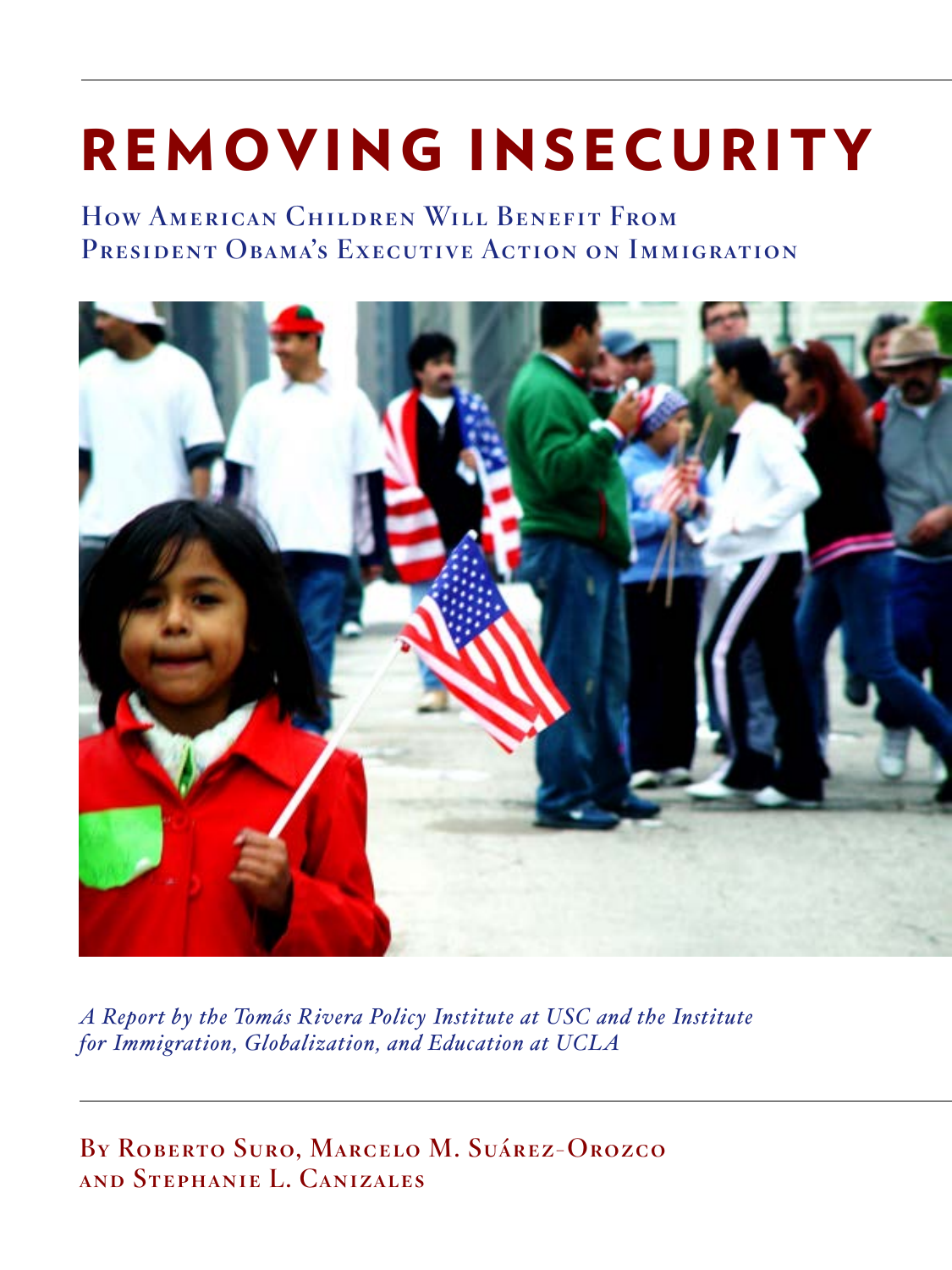Tomas Rivera Policy Institute Sol Price School of Public Policy University of Southern California [TRPI.org](http://TRPI.org) **USC**<br>Price Tomás Rivera Policy Institute

*The Tomas Rivera Policy Institute address the challenges and opportunities of demographic diversity in the 21st century global city through original research, digital publications and student activities.*



INSTITUTE FOR IMMIGRATION. Globalization, & Education GRADUATE SCHOOL OF EDUCATION & Information Studies University of California, Los Angeles [IGE.GSEIS.UCLA.edu/](http://ige.gseis.ucla.edu/)

T*he Institute for Immigration, Globalization, & Education conducts multidisciplinary research engaging policymakers, practitioners, and institutional leaders to expand opportunities for diverse, vulnerable, and marginalized students.*

> Published April 2015 Los Angeles, California

*All photographic images reproduced in this report are in the public domain under a Creative Commons license.*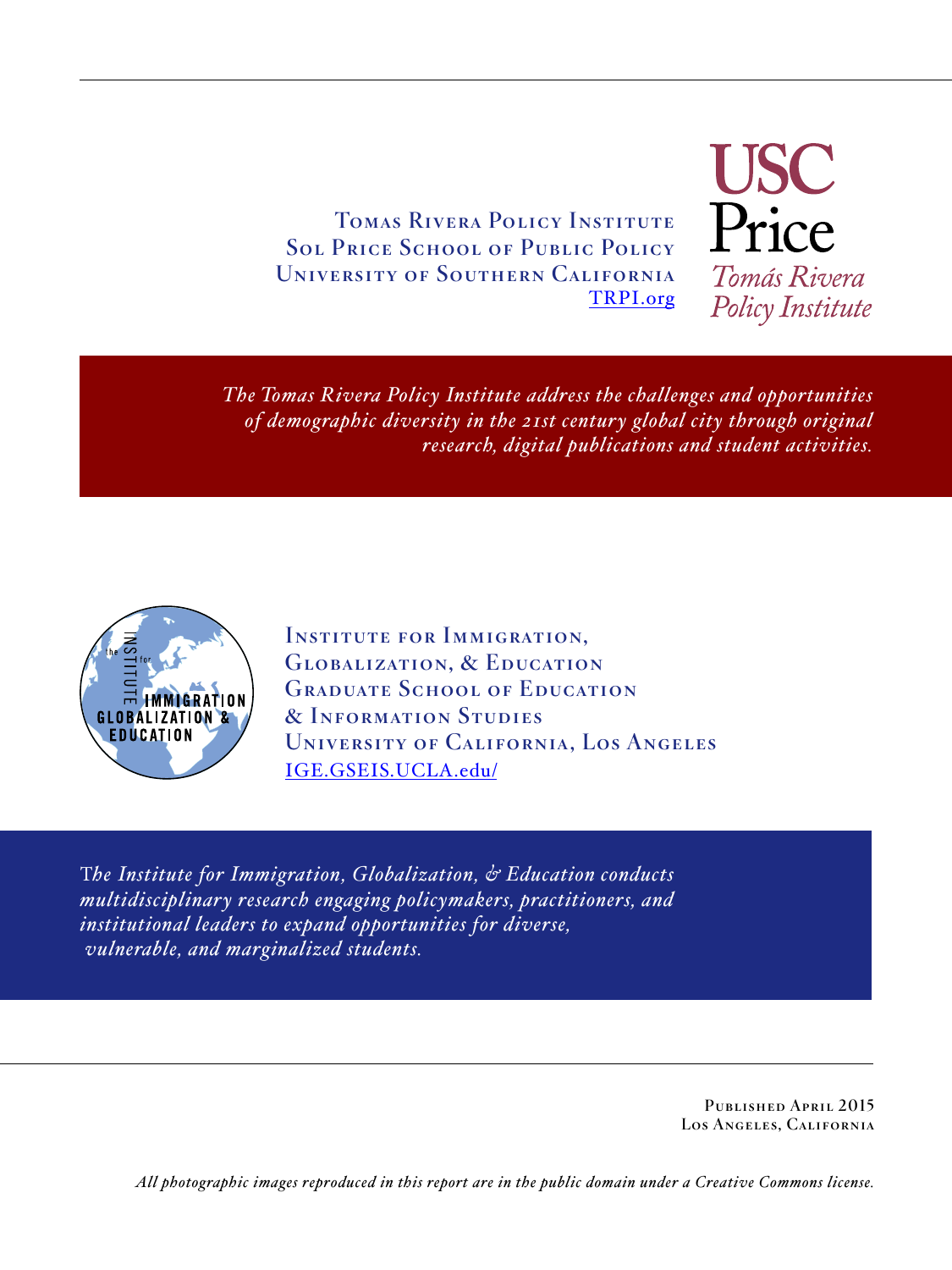## TABLE OF CONTENTS

### **01** EXECUTIVE SUMMARY

#### 05 INTRODUCTION

The rise of mixed-status households and the threat of deportation

#### 08 THE CHILDREN OF UNAUTHORIZED MIGRANTS:

THE PRICE OF INSECURITY

### **19** WHY DOES LEGALIZATION BRING THESE CHANGES?

#### 21 CONCLUSION

### 22 ABOUT THE AUTHORS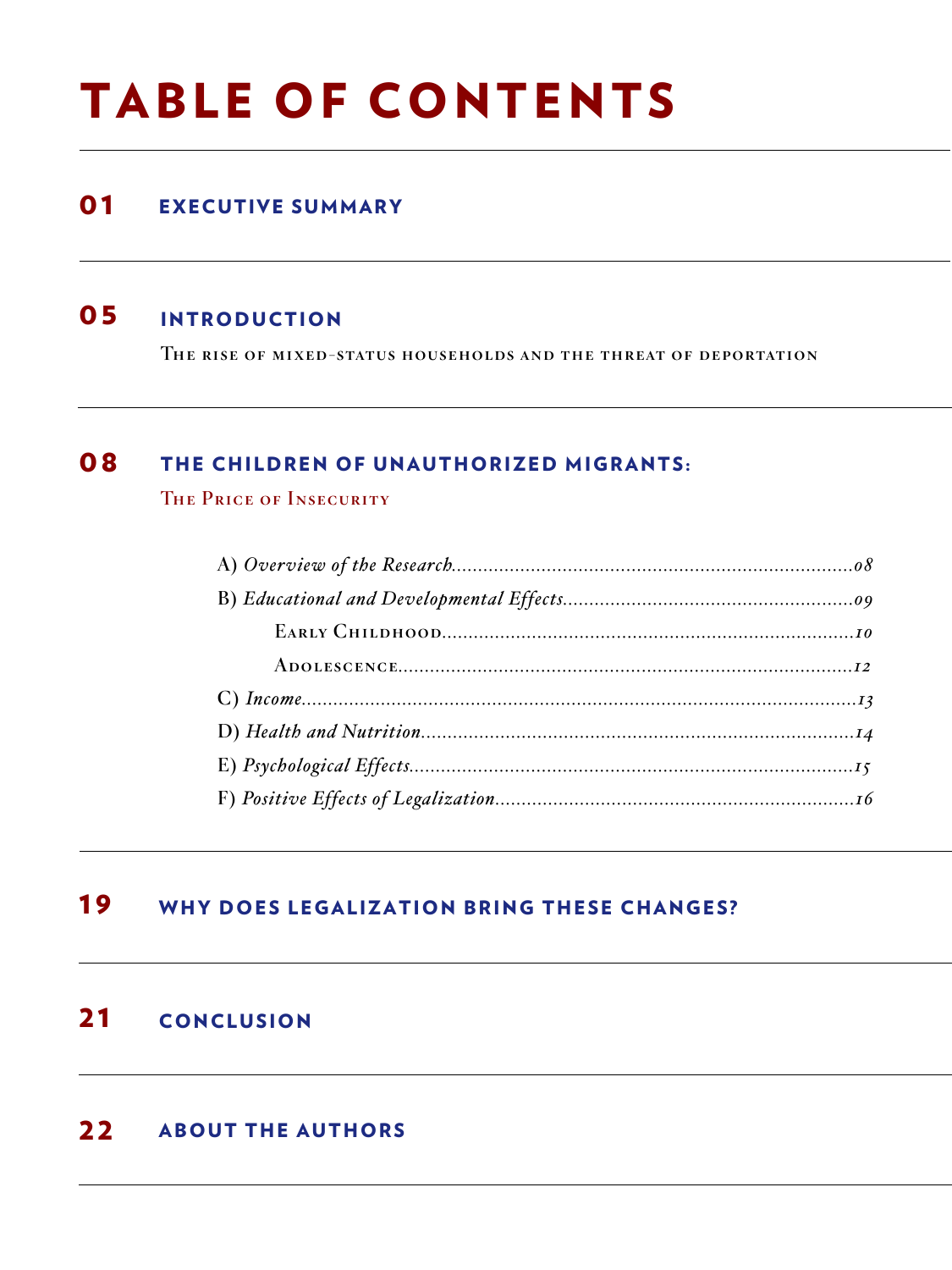## EXECUTIVE SUMMARY

More than five million American children—U.S. citizens or legal immigrants eligible for citizenship—will be the most important beneficiaries of the executive action on immigration issued by President Obama in November.

The great majority, nearly 4.5 million, are native-born Americans; one or both of their parents are unauthorized migrants. The Constitution guarantees them all the rights of any other U.S. citizen except for one: They do not have the right to grow up with their parents in their own country. Inflexible enforcement of immigration laws could mean a parent's deportation. Then the outcome is either a broken family or an American child forced to grow up in an alien land. Records from U.S. Immigration and Customs Enforcement show that more than seventy thousand adults with one or more U.S.-born children were deported in 2013 alone, but no records are kept of the children's fate. $^{\rm 1}$  The president's administrative relief program would shield these parents from deportation at least temporarily. This report catalogues the life-altering benefits that would accrue to the children.



A substantial and growing body of research documents the damage done by living in the shadows of a parent's unauthorized immigration status. Common sense suggests that the children of such parents will pay a price. What the research shows is the magnitude of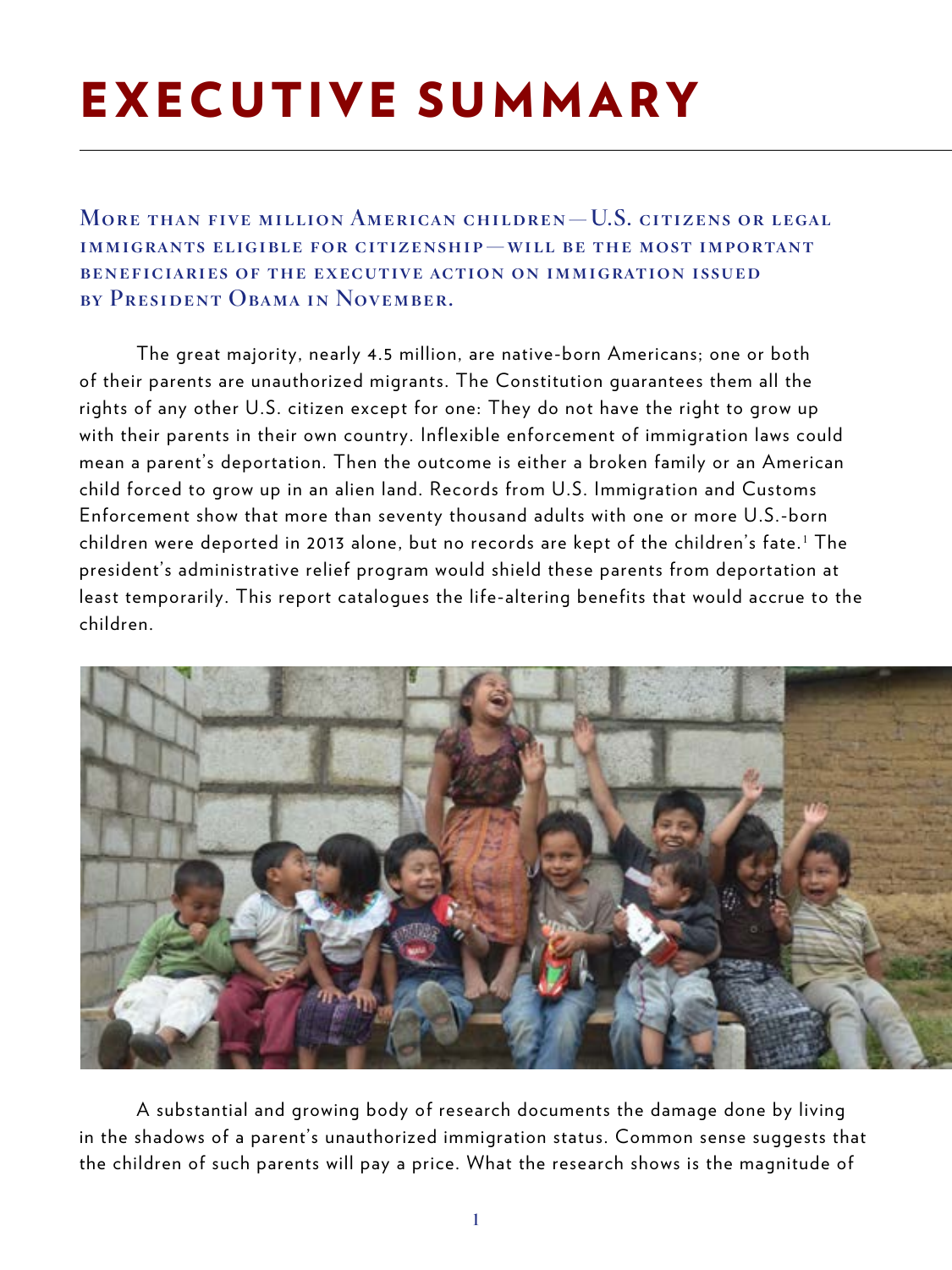that price. Fear and uncertainty breed difficulties evident from early childhood through adolescence and emerging adulthood. The negative effects have been measured in educational achievement, cognitive development and emotional stability. But the research also shows that these negative effects can be reversed and that a parent's legalization can place these young people on a life trajectory equal to their peers.

On November 20, 2014, President Barack Obama announced a program that squarely aims at remedying the condition of these American children. The Deferred Action to Parents of American Citizens and Lawful Permanent Residents program (DAPA) would grant permission to remain in the United States for three years and to work legally as long as the parents met a number of conditions, including being in the country continuously since 2010 and passing a criminal background check. The DAPA program has yet to be implemented and faces challenges both in Congress and the courts.

> *The negative effects have been measured in educational achievement, cognitive development and emotional stability. But the research also shows that these negative effects can be reversed.*

Administrative relief of the kind proposed by the president will bring immediate benefits to the eligible immigrants, their families, communities and employers. The longterm benefits will become most evident in the lives of their children. Protecting a parent from deportation improves a child's prospects for a lifetime. These American children will make greater contributions to the nation for many decades to come as a result of these executive actions, and the effects would be larger and longer lasting if Congress enacted a permanent legalization program.

In order to understand the potential impact of the president's administrative relief program, this report reviews recent research on the children of unauthorized immigrants that was conducted by multiple scholars working independently in several different fields, using a variety of data sources and methodologies. The major findings are highly consistent and include the following:

- As early as ages two and three, children of undocumented parents had lower cognitive skills as measured by standardized tests than comparable children in households where immigration status is not an issue.
- Being the child of an undocumented parent is associated with heightened symptoms of anxiety and depression that are particularly evident in adolescence as teens grapple with uncertainty over their place in the world. The effects persist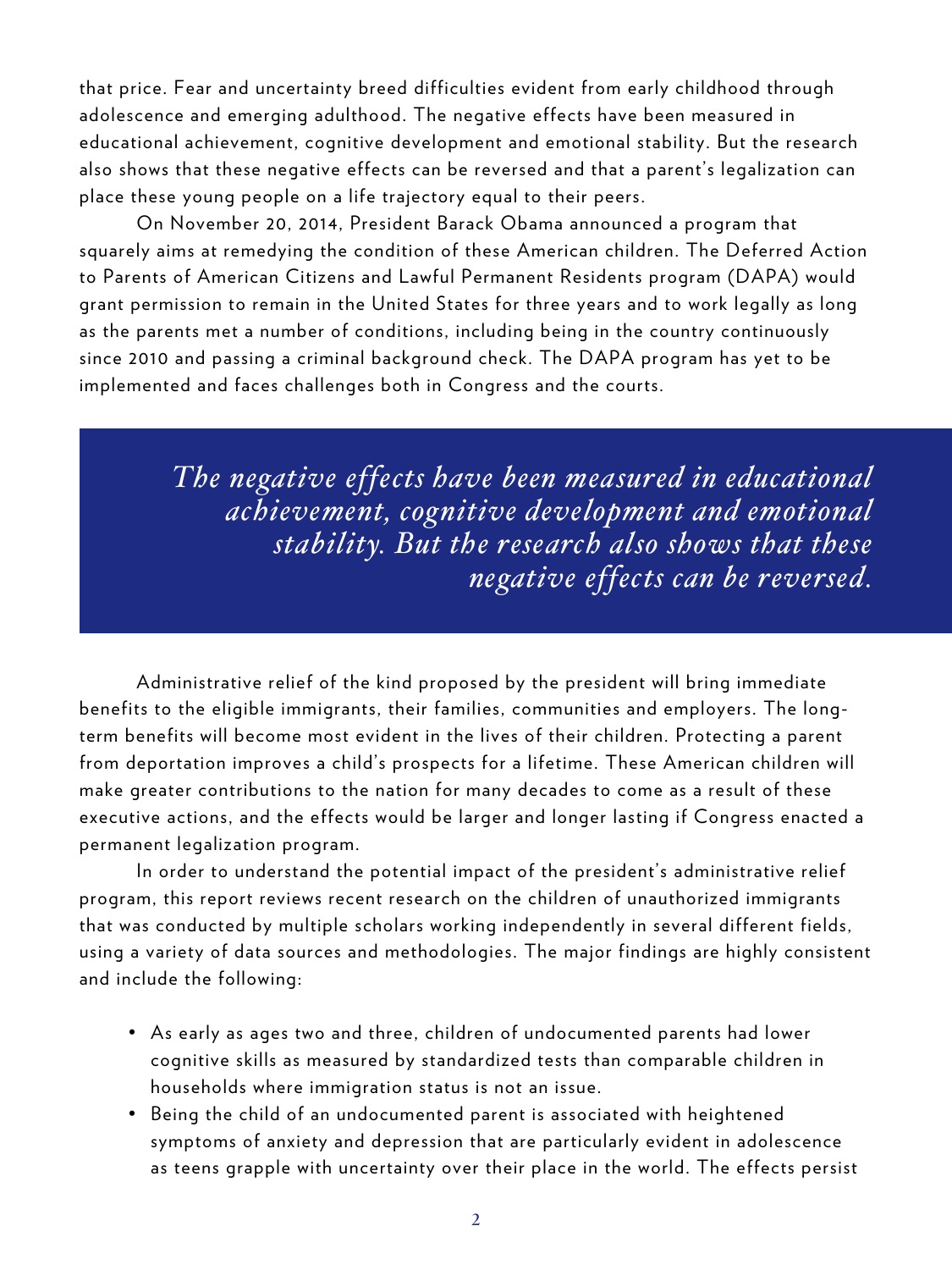even among young adults who have made it to college; their levels of anxiety are greater than among peers with no family immigration issues.

- Growing up as the child of an unauthorized migrant is associated with reduced access to health care and greater levels of food insecurity—even when a U.S. citizen child is eligible for benefits.
- These negative effects can be reversed if the parents are legalized, particularly if the legalization takes place when the child is still young. Studies of young adults whose parents were legalized through amnesties enacted in 1986 show strong educational accomplishment and upward mobility.

The Pew Research Center estimates that some 4.5 million U.S.-born children younger than eighteen were living in the United States with at least one parent who was an unauthorized migrant as of 2012, the most recent year for which estimates have been published. That figure has been growing fast, more than doubling since 2000 when Pew calculates there were fewer than 2.2 million children living under those circumstances. To put that statistic in perspective, consider that those 4.5 million children are equivalent in number to the entire population of Louisiana.

> *Studies of young adults whose parents were legalized through amnesties enacted in 1986 show strong educational accomplishment and upward mobility.*

The size and growth of this subpopulation of Americans is an indicator of how policy challenges are evolving as the current era of migration matures. After five decades of sizable migration, the foreign-born population includes millions of individuals who have been living in the United States for a long time and have well-settled households, steady employment and deep community ties. As such, policy issues related to the children of immigrants have gained prominence alongside those related to immigrants themselves. This certainly applies to the unauthorized migrant population, which also has gradually become more permanent and more settled. Never more than a third of the total foreign born and now close to a quarter, the unauthorized are workers in our midst, worshipers in our churches, and also parents of American children. In a population of 11.2 million unauthorized migrants, more than four million are adults with U.S. citizen children and as of 2012 those parents have been living in the United States for fifteen years as a median, according to the Pew estimates. $2$ 

Regardless of how one explains the circumstances that produced the unauthorized population, the unavoidable fact is that they are here, most have been here for a long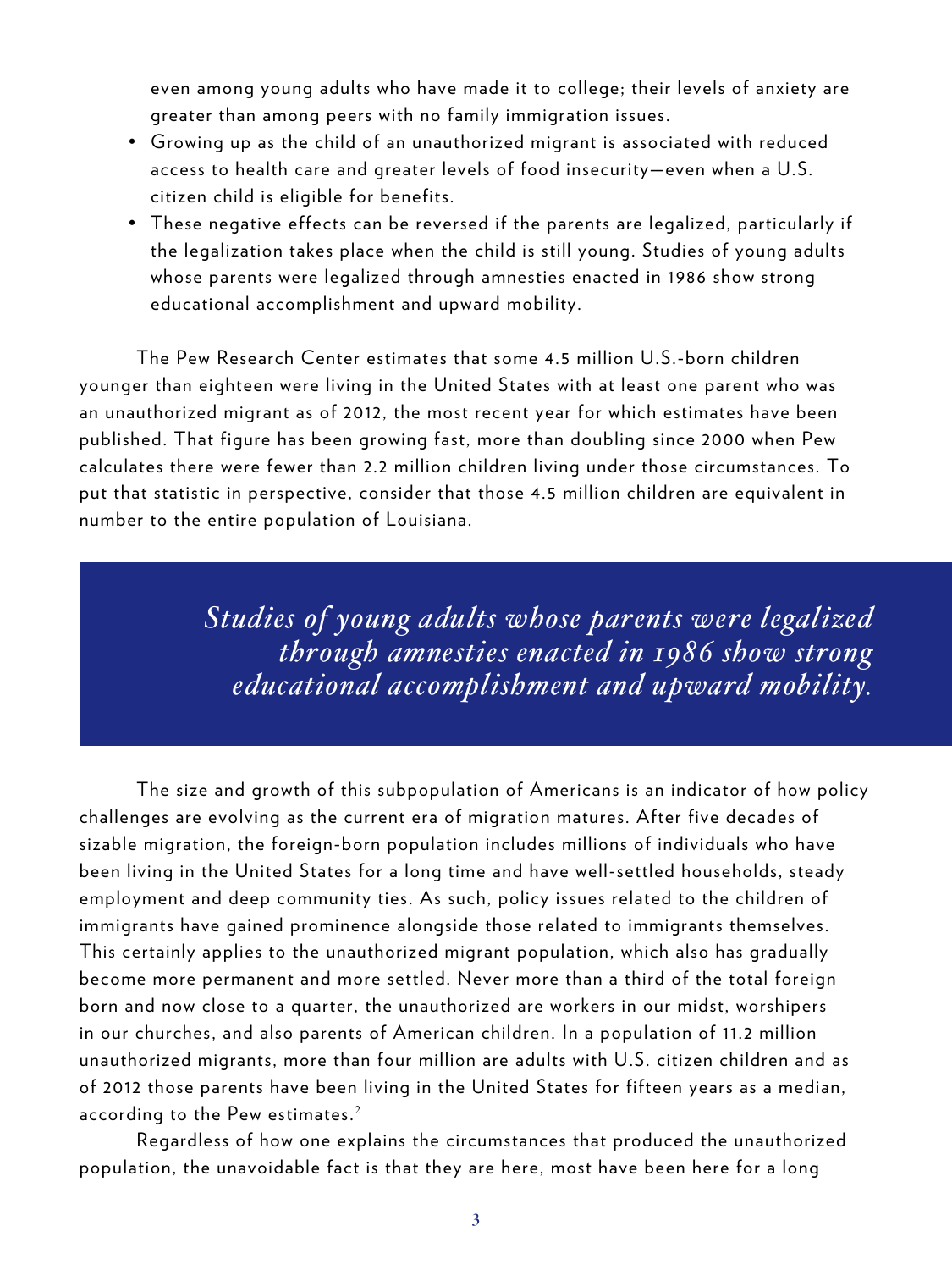time, many have made durable households and careers, and millions of U.S. citizens look to them as parents. That perspective, viewing them as parents, workers, and long-term contributors to American communities, impels different policy responses than if they are viewed as merely newcomers easily removed because they have no roots here. Seeing them as parents, whose well-being is inextricably linked with that of their children, requires confronting a stark choice.

One choice is to put aside other priorities and target law enforcement resources to the apprehension, detention and removal of people who have committed the civil offense of living here out of status and accepting the fact that native-born children and citizenshipeligible children will be denied the right to live with their parents in their own country. The other choice, as embodied in President Obama's executive action, is to decide that limited enforcement resources should be focused on deporting felons and other high-priority targets and that the parents of American children should be able to raise their families here without living in constant fear of deportation.

The research summarized in this report provides abundant evidence that DAPA would bestow potentially life-altering benefits on millions of American children. Even though it is only a temporary reprieve, it lifts the shadow of insecurity off their families by deferring the possibility of deportation for three years. To ensure that the five million children living with parents eligible for executive action secure the full benefits, Congress will need to enact a permanent legalization that removes the shadow altogether.

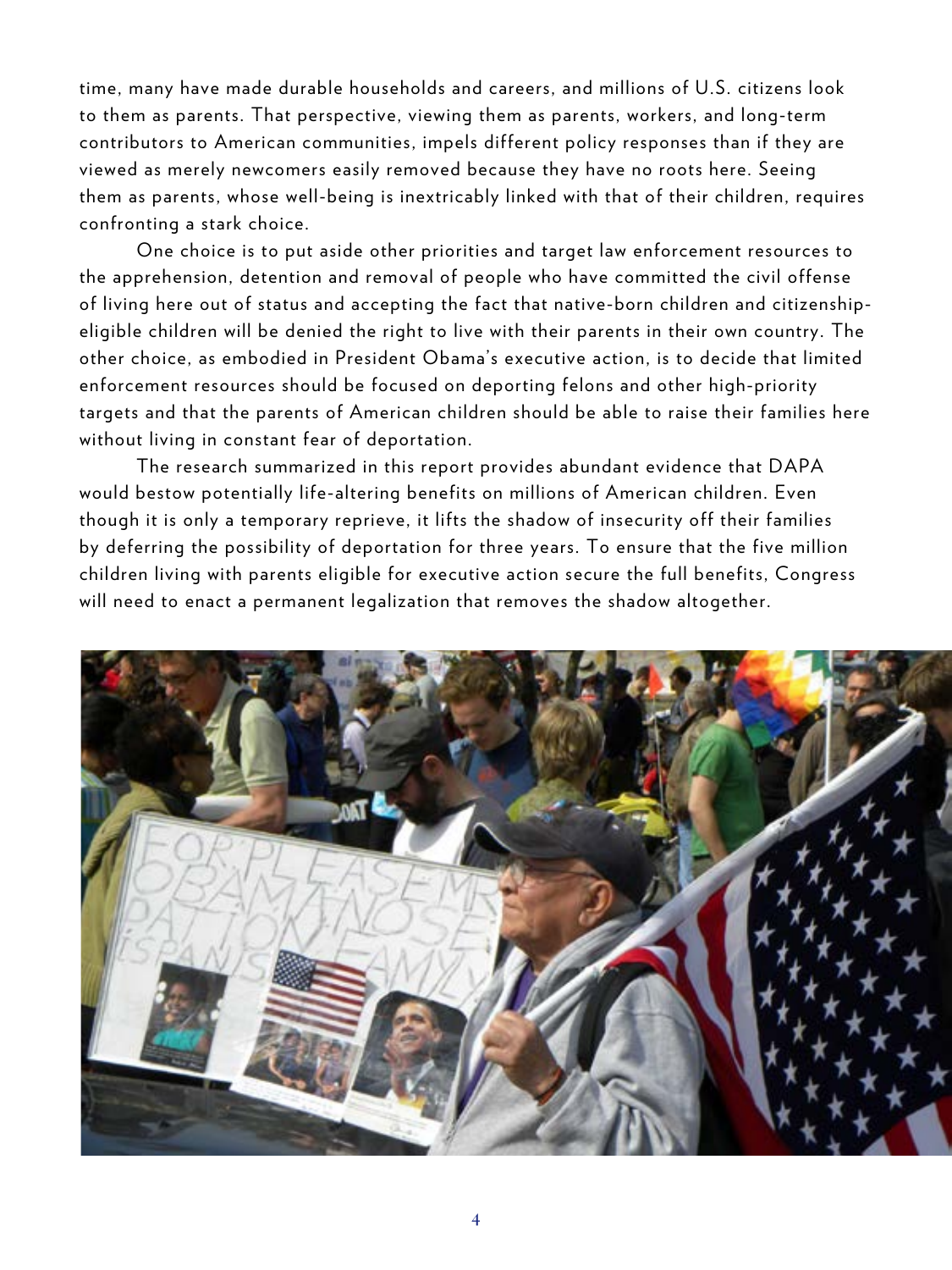# INTRODUCTION

#### The rise of mixed-status households and the threat of deportation

During the last decade of the twentieth century and the beginning of the twentyfirst, the unauthorized immigrant population grew substantially from 3.5 million in 1990 to a peak of 12.2 million in 2007 as the Great Recession began. It has been stable now for several years at about 11.2 million, according to estimates by the Pew Research Center.<sup>3</sup>



One inevitable result of having a large unauthorized population over a long period of time is a growing number of mixed-status families. The mechanism is simple: under the Fourteenth Amendment a child born in the United States is automatically a U.S. citizen regardless of other circumstances including parents' immigration status. (The children of diplomats are the sole prominent exception.) Mixed-status families come in a lot of permutations. An unauthorized migrant marries a legal immigrant or a U.S. citizen and they have children here who are U.S. citizens by birth. Or perhaps one or both parents in a family have children they brought here from their country of origin without authorization,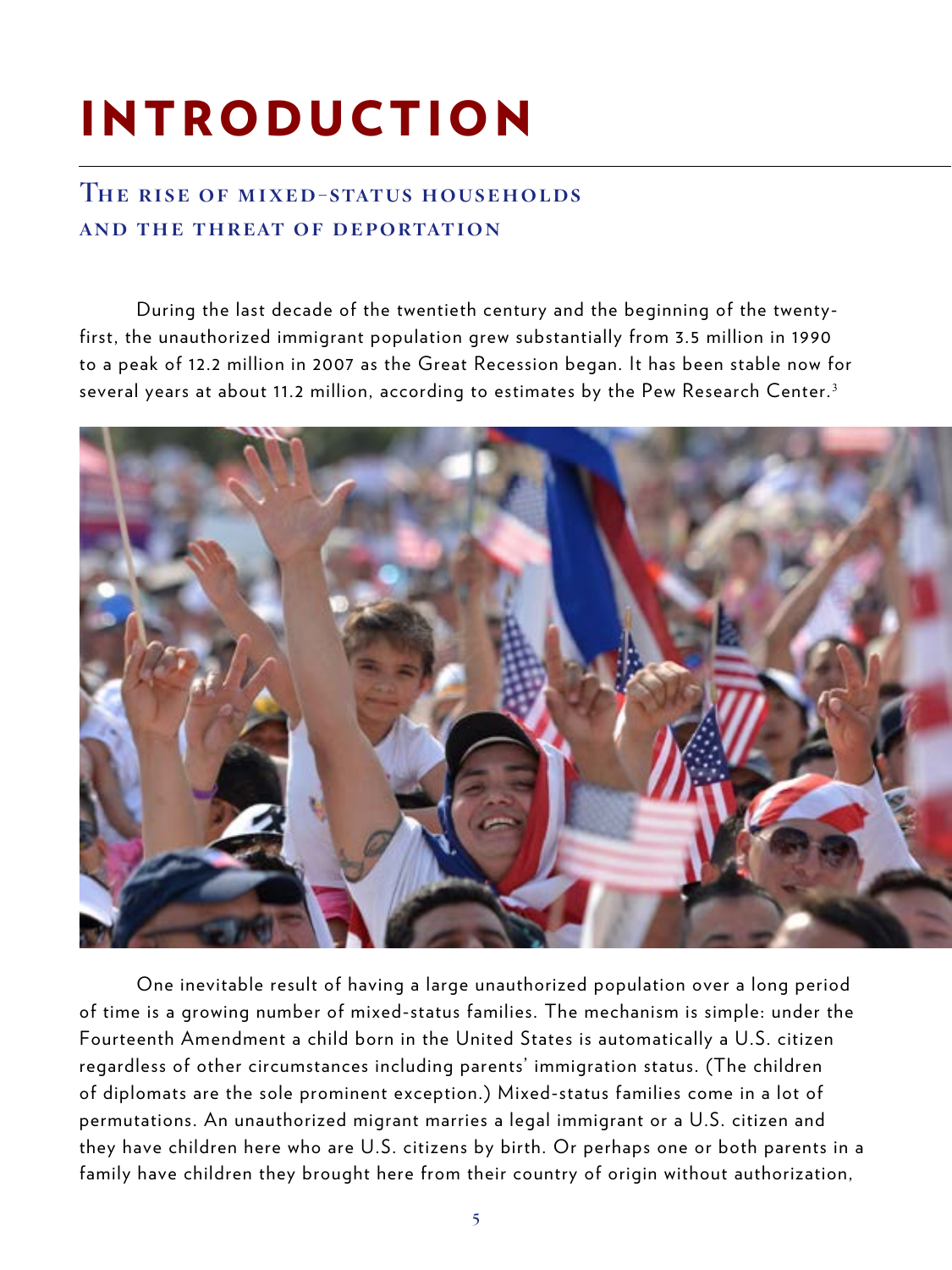plus children born here. Or perhaps one or more members of the family has been able to gain legal status, either permanently or temporarily, while others have not. The possible combinations are as complicated as the entanglements of human lives can make them.

While a broken immigration system has permitted—some would say encouraged—a large population of unauthorized immigrants, life has gone on for those people. And, it has gone on for a long time now—62 percent of the unauthorized have lived in the United States for a decade or more, according to the Pew estimates, and a lot of families of different sorts have been made—38 percent of unauthorized adults, four million people, live with their U.S. citizen children. The number of U.S.-born children under eighteen living with at least one parent whose presence in the country is unauthorized more than doubled since 2000, when there were 2.2 million, to some 4.5 million in 2012, according to Pew estimates. Meanwhile, the number of children who are themselves unauthorized has declined from a peak of 1.6 million in 2005 to about 775,000 in 2012. Altogether about 7 percent of all school-aged children in the United States have at least one parent who is in the United States without authorization.<sup>4</sup> And, in considering how public policy addresses those children it is essential to consider that the great majority of them are native-born U.S. citizens. That is one of the most difficult legacies of a broken immigration system, a legacy that is addressed squarely by the president's executive action.

> *It is difficult, perhaps impossible, to know how many children have been directly affected by deportations because the federal government does not keep track of them.*

While these mixed-status families have formed in neighborhoods across the country, the threat of deportation has lingered and, in recent years, intensified. If the fear of deportation is proportionate to the number of deportations, then the past seven years have been particularly fearful. A 2014 analysis of government records by the *New York Times* showed that the number of unauthorized immigrants deported for traffic offenses more than quadrupled during the first five years of the Obama administration compared with the last five years of the George W. Bush administration. The investigation concluded that two-thirds of the nearly two million people deported since Obama took office had committed minor infractions despite repeated claims by the administration to be prioritizing dangerous criminals. <sup>5</sup>

It is difficult, perhaps impossible, to know how many children have been directly affected by deportations because the federal government does not keep track of them.

No documentation is available to enumerate how many children have been affected by recent deportations carried out by the Obama administration.<sup>6</sup> A 2009 report by the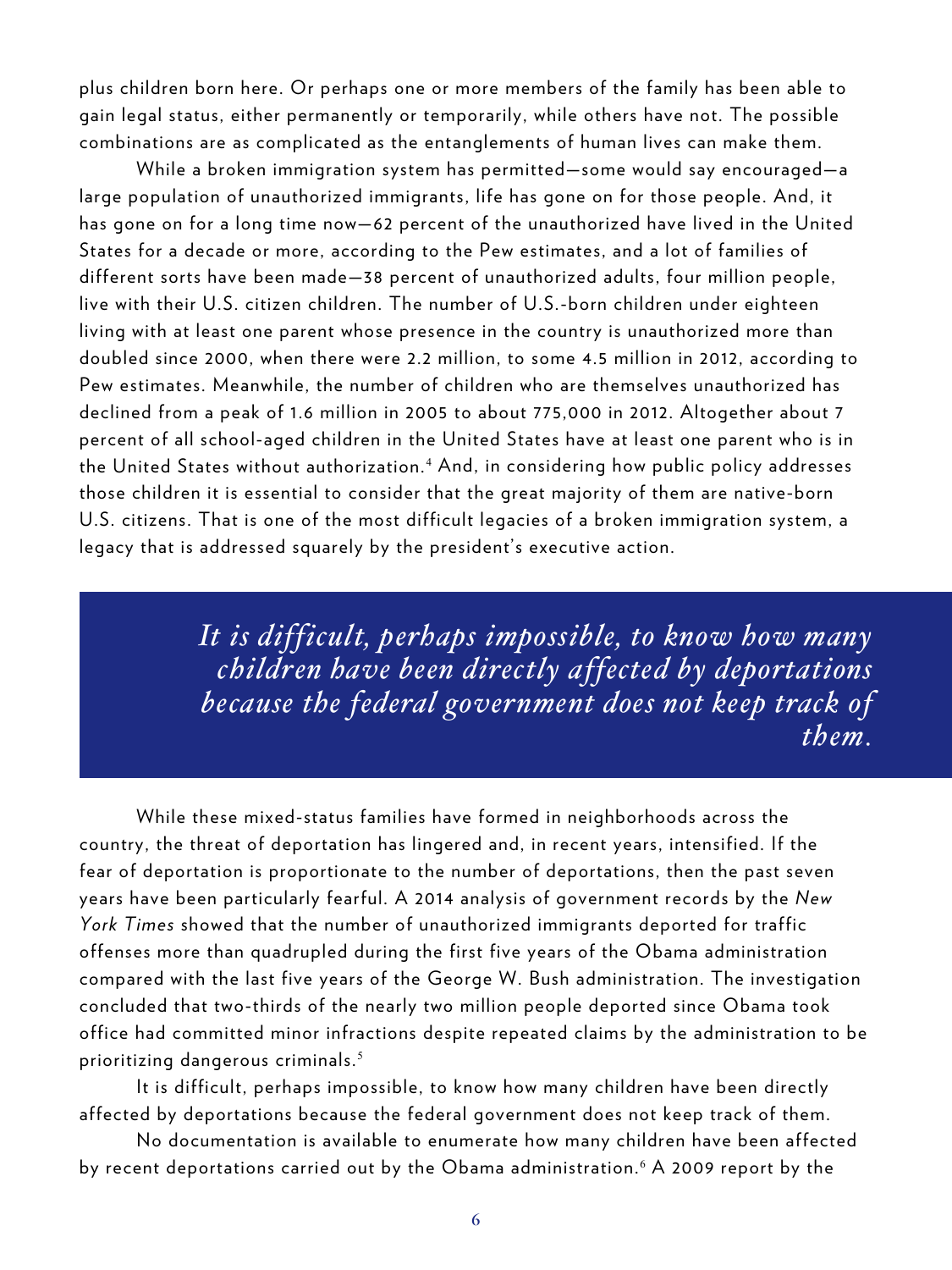Office of Inspector General at the Department of Homeland Security (DHS) noted that there was no set protocol for consistently collecting data on whether individuals set for deportation had children, whether those children were U.S. citizens or if they were minors.<sup>7</sup>

The best available data appear to come from documents obtained from DHS through a Freedom of Information Act request by Colorlines, a nonprofit news organization that focuses on issues of racial justice. The DHS data that Colorlines shared online show that 204,810 individuals who reported they were parents of U.S.-born children were subject to removal during a little more than two years, from the fourth quarter of 2010 to the fourth quarter of 2012.8 Still, we do not know how many children were affected by those actions. Nor do we know what has happened to them. There are no data on whether they are living here, in the country of their birth, how they have fared with the loss of one or both of their parents, or whether they have been obliged to leave the country. What is known is that every year several thousand, perhaps hundreds of thousands, of U.S. citizen children suffer this most grievous penalty at the hands of their own government.

Beyond those who are directly affected is a much larger population of families with unauthorized immigrant parents who live in fear of deportation. And it is that population, and particularly the more than five million American children—citizens by birth or eligible for citizenship—who are the subject of this report. As the research summarized below demonstrates, being the child of an unauthorized immigrant exacts a high price. By removing the threat of deportation, DAPA would measurably improve those children's lives.

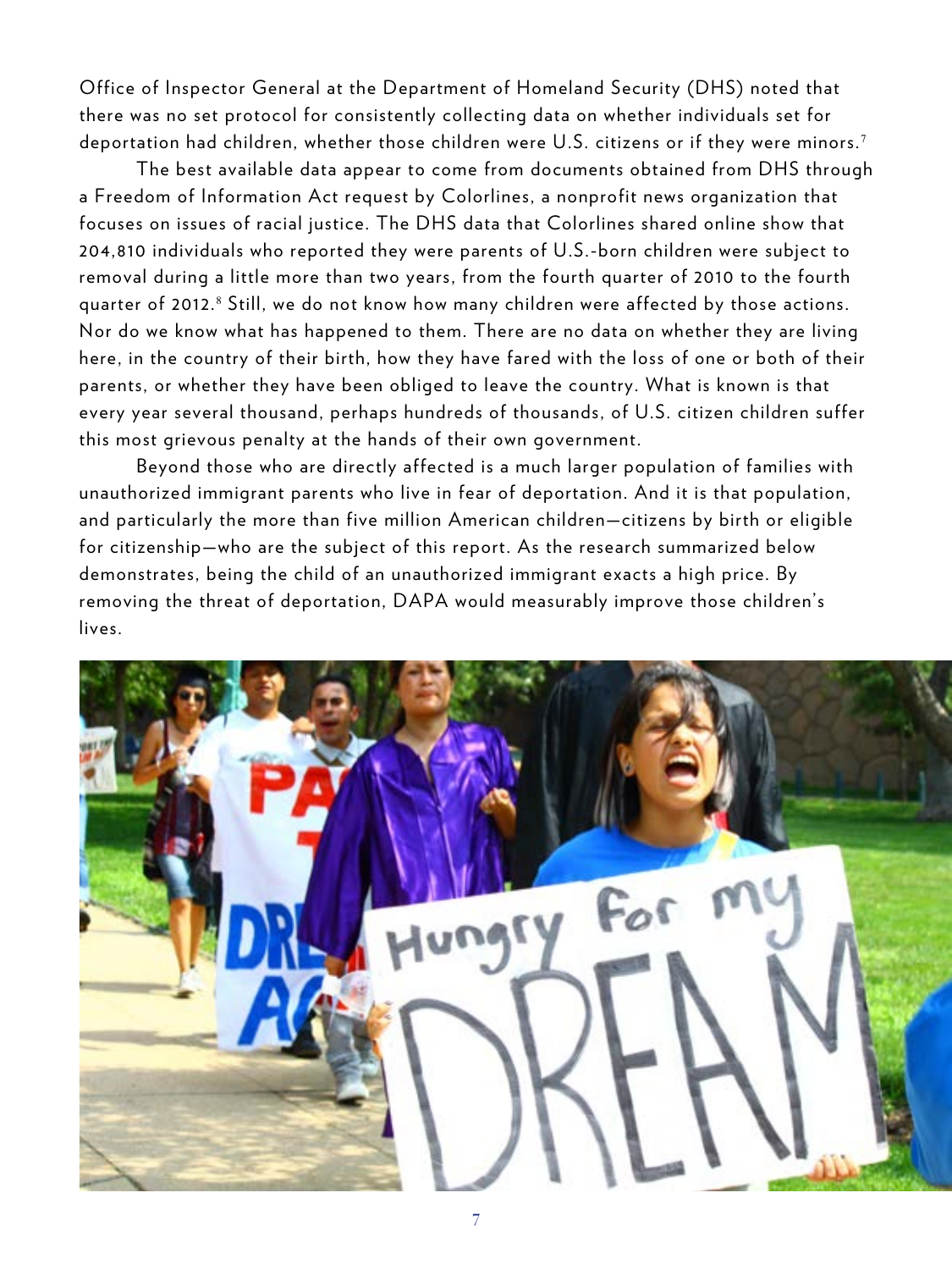### THE CHILDREN OF UNAUTHORIZED MIGRANTS:

#### the price of insecurity

*A) Overview of the research: Multiple studies, multiple methods, all pointing to similar conclusions* 

A parent's immigration status can influence how a child grows up. That basic finding is grounded in the broad mainstream of current research on childhood development, which has concluded that parental factors can be powerful determinants of their offspring's wellbeing all the way into adulthood. A parent's immigration status not only matters. As this report will show, it matters a lot.

It might seem like a simple proposition: parents' well-being exercises an influence over their children. Nonetheless, a large body of scholarly research has been devoted to understanding how that influence works, its importance compared with other factors, and the long-term impacts on a child's development. Abundant data from fields as diverse as demography and neuroscience demonstrate powerful links between parental well-being and children's long-term outcomes. That well-being can be measured in many ways, including parental income, family structure, family size, mother's education and father's participation in the labor market. All have been shown to affect a child's development. $^9$  The impact has been found in children's literacy, completed years of schooling, socioeconomic mobility, physical and psychological health, as well as brain development. Indeed, the preponderance of evidence, for some time now, reveals that parental influences are often more important in shaping a child's life than institutional mechanisms such as schools.<sup>10</sup>

> *Different researchers from different scholarly fields using different data and methodologies have concluded time and again that a parent's unauthorized status imposes a severe penalty on their children.*

In recent years a great deal of research has examined the ways that having a parent who is an unauthorized migrant influences a child's life. As reviewed below, different researchers from different scholarly fields using different data and methodologies have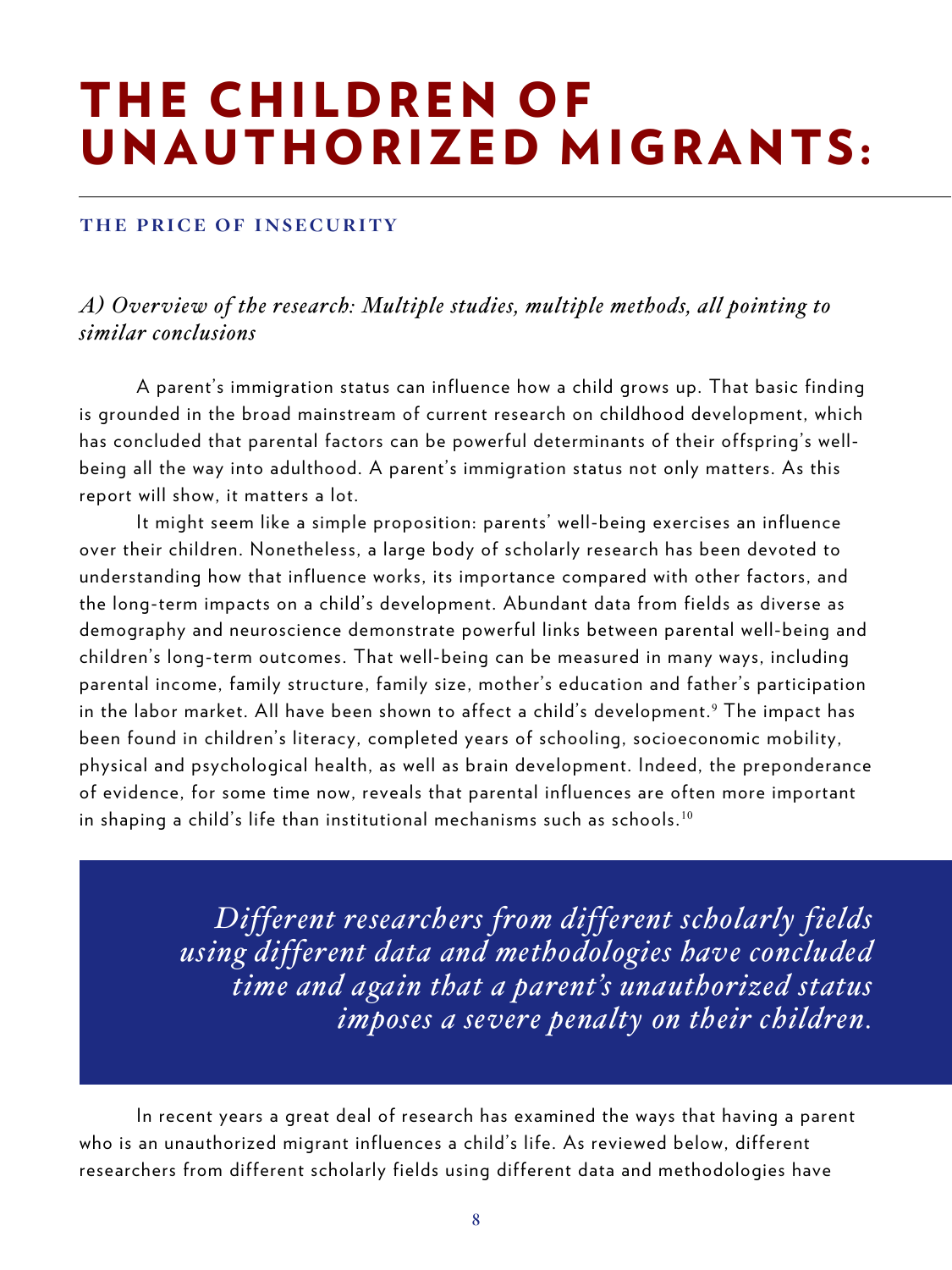concluded time and again that a parent's unauthorized status imposes a severe penalty on their children. Three interrelated findings are most important in weighing the importance of this research to the current policy debate: The negative consequences are multiple and severe. Fear of deportation is an important mechanism for inflicting those penalties. And the harm to children can be reversed when the fear of deportation is lifted.

 An overview of the key research published in the *Harvard Education Review* in 2011 concluded: "The evidence reveals a consistent pattern: the effects of unauthorized status on development across the lifespan are uniformly negative, with millions of U.S. children and youth at risk of lower educational performance, economic stagnation, blocked mobility and ambiguous belonging. In all, the data suggest an alarming psychological formation." <sup>11</sup>

A parent's unauthorized status traps a child in a shadowed labyrinth of insecurity and confusion that proceeds from being born and raised American and yet harboring a sense of not belonging. The effects are tangible and devastating. What follows is a review of major findings from dozens of separate studies that have explored those effects in various dimensions of childhood.

#### *B) Educational and developmental effects*

Multiple studies have shown that citizen children of undocumented parents exhibit lower levels of cognitive development and emotional well-being throughout early childhood and adolescence than comparable children whose parents have no immigration issues. These ill effects result primarily from exposure to parents' psychological distress. The research that has produced this finding carefully isolated the impact of immigration status from other factors such as low incomes or low levels of education among the parents.<sup>12</sup> The president's executive action would eliminate the causes of the ill effects described below by lifting the threat of deportation, permitting parents to seek employment legally and to engage their communities openly.

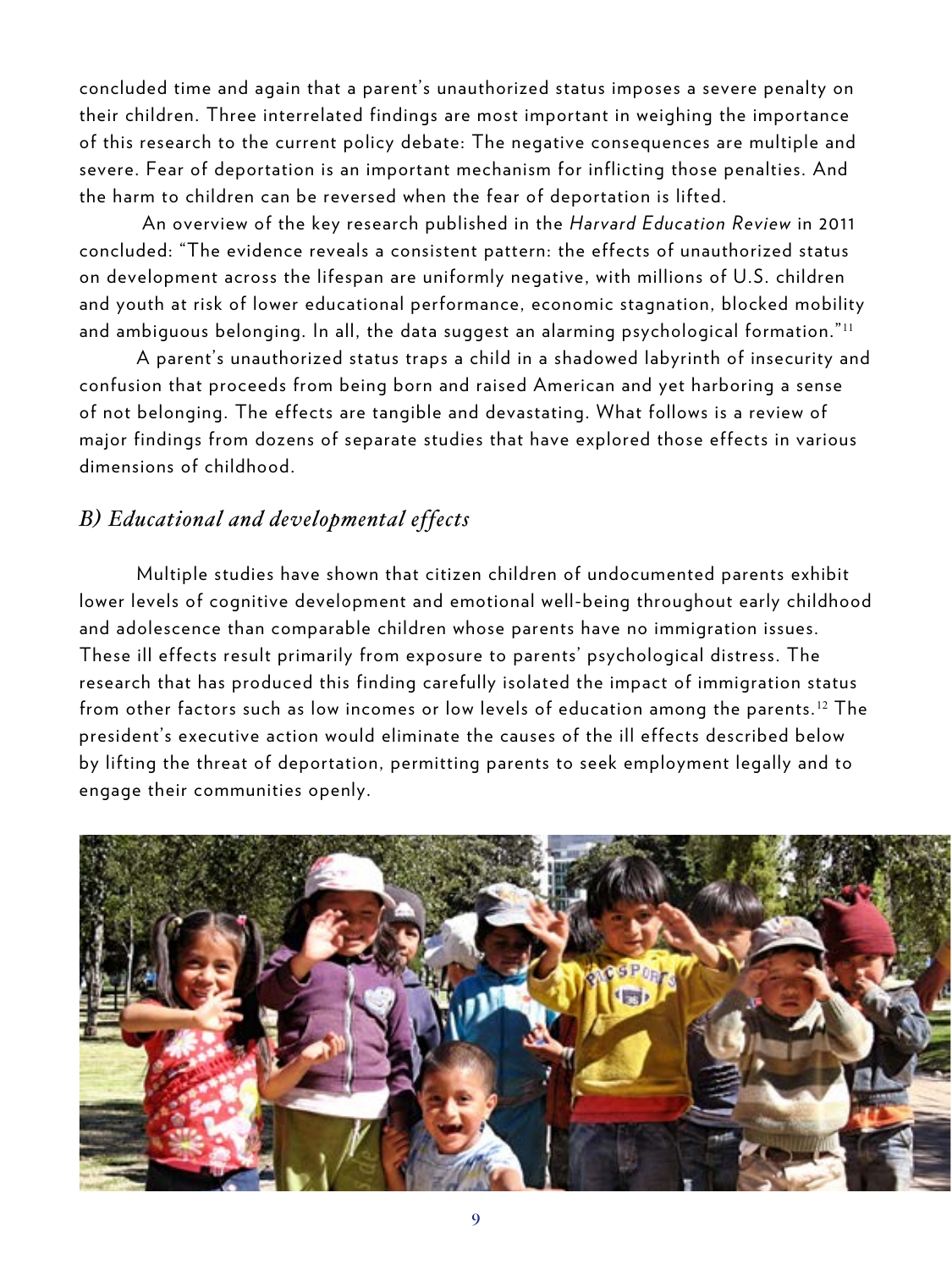#### EARLY CHILDHOOD

As early as ages two and three, children of undocumented parents had lower cognitive skills as measured by standardized tests than comparable samples of children of parents who have no immigration issues. Research shows that "the lack of a pathway to citizenship for their parents is harmful to children's development—particularly their cognitive and language skills." <sup>13</sup>



 *"The lack of a pathway to citizenship for their parents is harmful to children's development particularly their cognitive and language skills."* 

These findings are based on a study of 380 newborns recruited hours after birth in public hospitals in New York City and then followed for three years with assessments of the children and in-depth interviews with the parents. Conducted by Hirokazu Yoshikawa, a developmental psychologist formerly at Harvard and now a professor at New York University's Steinhardt School of Culture, Education, and Human Development, the research offers a detailed assessment of how the everyday experiences of undocumented parents differ from legal immigrants in ways that can affect their children's development.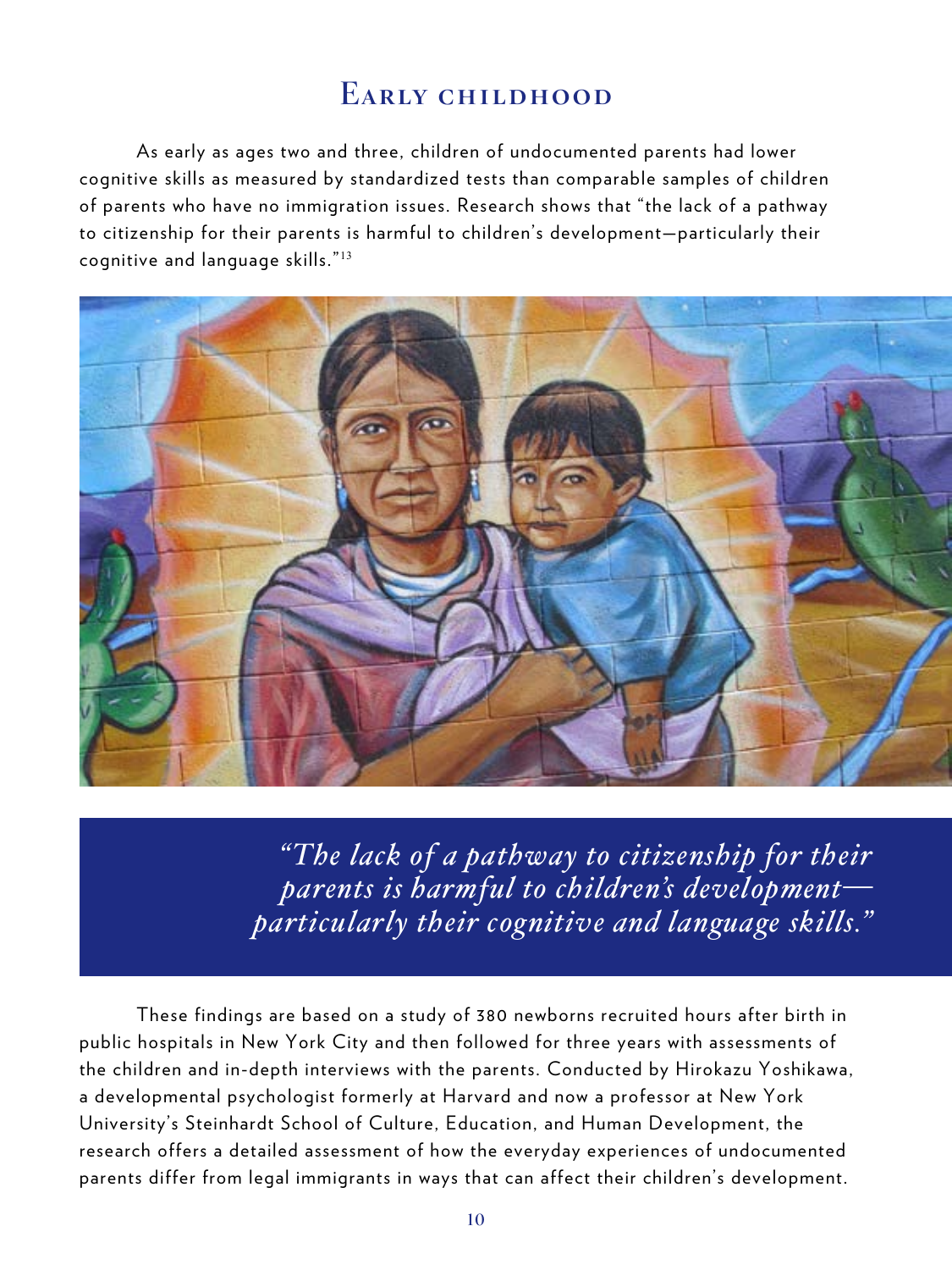Yoshikawa's 2011 book, [Immigrants Raising Citizens,](https://www.russellsage.org/publications/immigrants-raising-citizens) identifies three types of experiences that adversely affect U.S. citizen children:

- Parents are reluctant to interact with any government agencies to the point that children may not receive any resources for which they are eligible, and fear of interacting with the authorities could leave them vulnerable to criminal exploitation whether by smugglers, loan sharks or unscrupulous landlords.
- Undocumented immigrants tend to have more restricted social connections of the sort that can help child rearing as parents are cautious about interacting with neighbors, coworkers or even a playmate's parents out of fear their status will be discovered.
- The undocumented are more likely to experience exploitative work conditions, including unsafe workplaces, longer hours and lower pay.

The study found evidence of lower cognitive skills as early as twenty-four months and concluded that "parents' economic hardship and psychological distress—feelings of depression, anxiety, and worry—were responsible for this effect." At thirty-six months, additional effects on cognitive skills were associated with "the disastrous work conditions of the undocumented parents in the sample, combined with lower access to center-based child care."

A more generalized study based on a big data set similarly concluded that the children of the unauthorized are at greater risk of lower levels of development in the grade school years. That finding emerged from [an analysis of data](http://bit.ly/1nnozAm) from the 2005 California Health Interview Survey, which has a sample of 43,020 households. The large sample enabled a team of researchers from the Institute for Social Science Research at the University of California Los Angeles to study developmental risks for children based on their parents' immigration status while controlling for other factors such as education, income and employment. Even comparing the children of legal Mexican immigrants with the children of unauthorized Mexican immigrants, the data showed that parental immigration status could be a negative factor.<sup>14</sup>

The effects on educational attainment are evident as early as kindergarten.<sup>15</sup> That finding comes from a study by Wen-Jui Han of New York University's Silver School of Social Work that used a large national dataset, the Early Childhood Longitudinal Study– Kindergarten Cohort (ECLS-K), to compare outcomes for the children of Mexican immigrants, who have high rates of unauthorized status, to outcomes for the children of Dominican immigrants who share many of the same socioeconomic characteristics but are much less likely to be unauthorized. After controlling a variety of other factors, the researchers found that children of Mexican migrants scored lower on standardized reading and math skills, a finding that supports other research on the consequences of unauthorized status.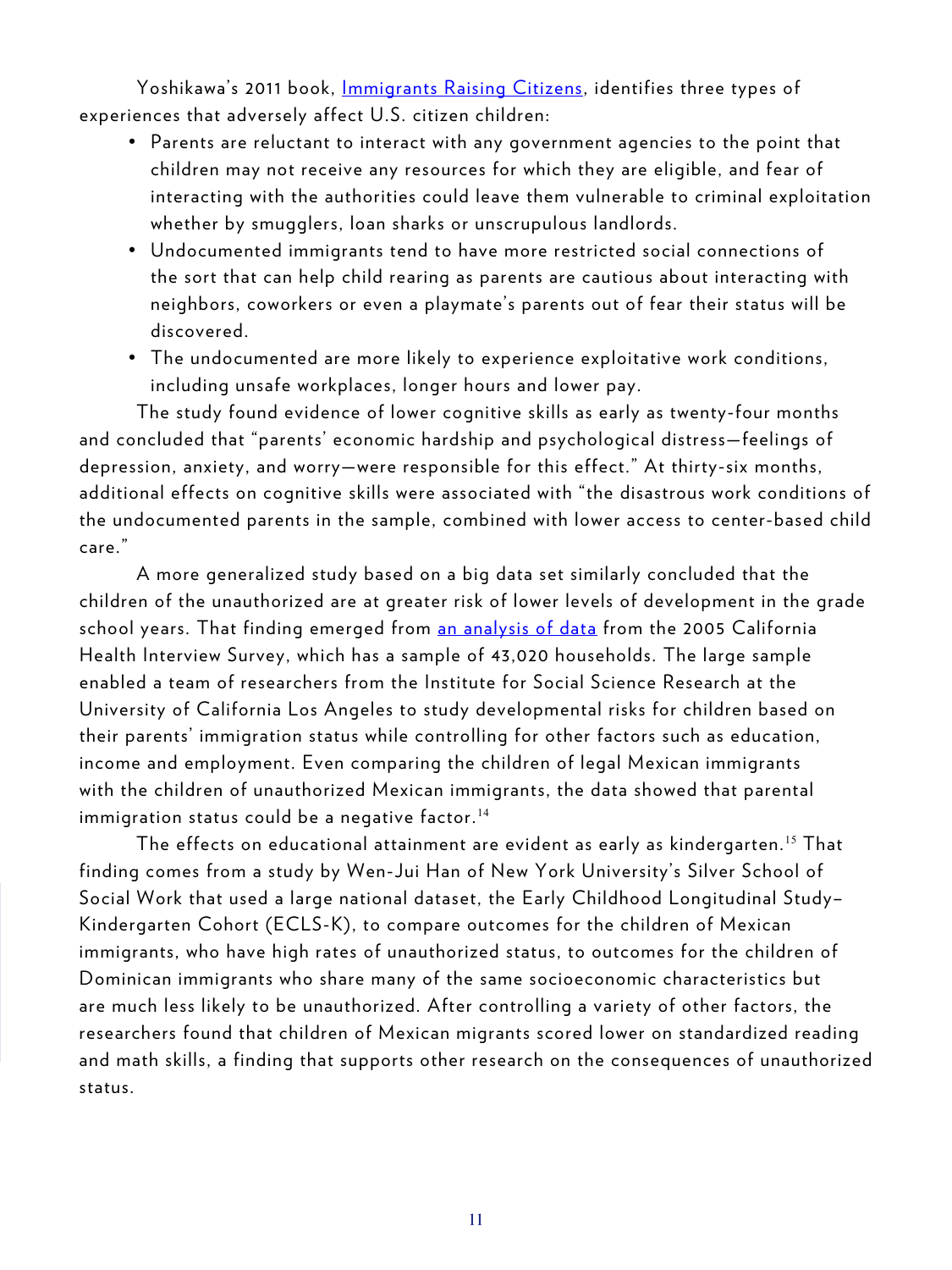### **ADOLESCENCE**

During the usually turbulent years of adolescence, the children of parents who lack documentation pay an additional penalty in socio-emotional development. Stephanie Potochnick and Krista Perreira's study of depression and anxiety among Latino youth finds that "having an undocumented parent has been associated with higher levels of anxiety and depressive symptoms among youth.<sup>"16</sup> Youth also exhibit behaviors of self-isolation or restricting social interactions for fear of exposing their family's immigration status.<sup>17</sup> A survey study of Latino immigrants' children over twelve years of age finds that parents' legal vulnerability and the impact of detention and/or deportation results in negative effects on children's emotional well-being and academic performance.<sup>18</sup>



*"Having an undocumented parent has been associated with higher levels of anxiety and depressive symptoms among youth."*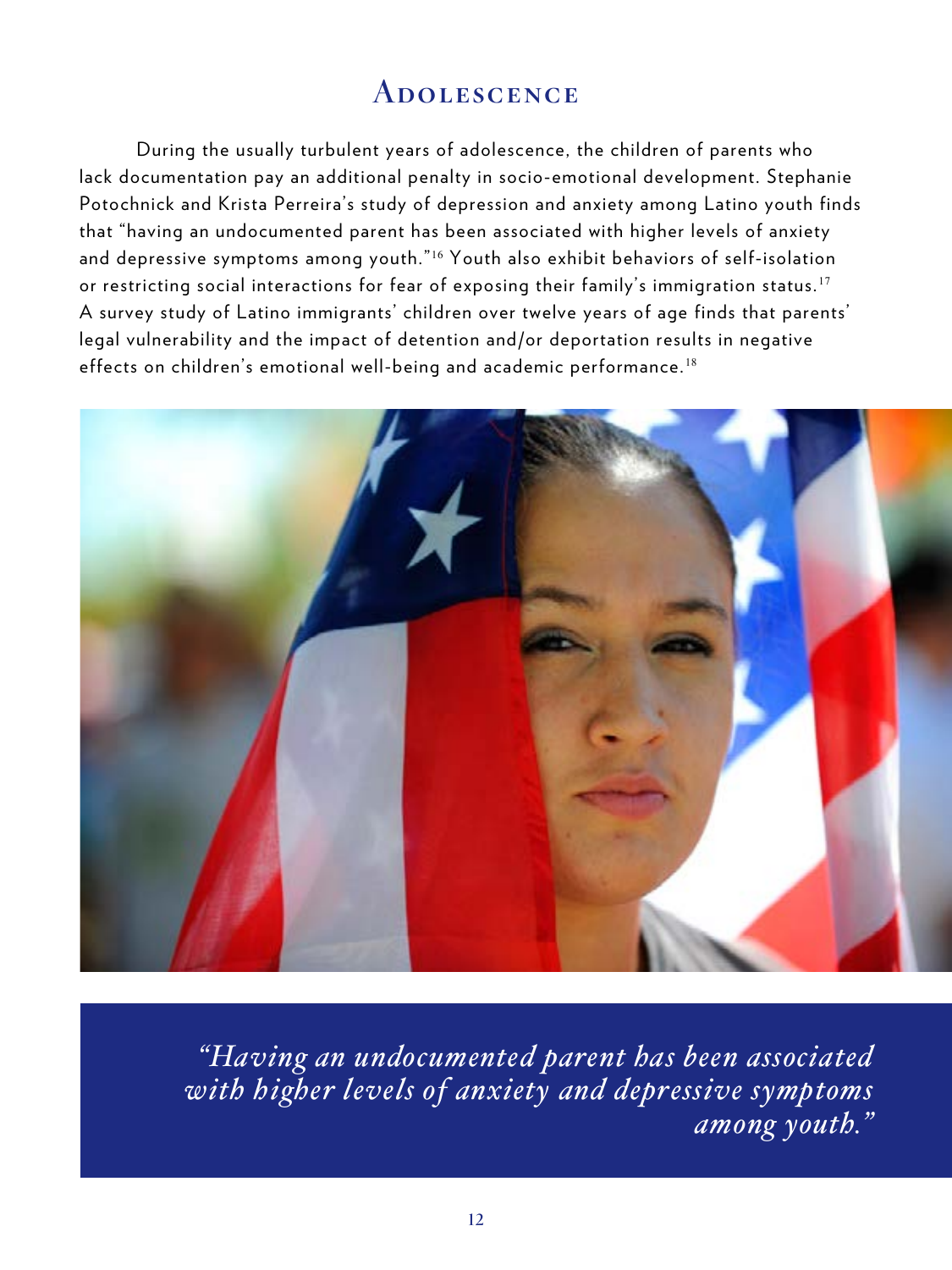Children growing up with a mother who is an unauthorized migrant will end their education with up to 1.5 fewer years of schooling than children growing up under identical circumstances except for their mother's immigration status. That finding emerged from the Immigration and Intergenerational Mobility in Metropolitan Los Angeles (IIMMLA) study, a major, multiyear, multi-method study of young adults with immigrant parents.19

Carola Suárez-Orozco, co-founder and co-director of the Harvard Immigration Projects and of Immigration studies at NYU and now a professor of human development and psychology at UCLA, found in a survey of 909 college students statistically higher levels of anxiety in students who are unauthorized immigrants compared to standard measures of their peers in the general population.<sup>20</sup>

In all, the negative consequences of parents' unauthorized status, including limited access to services and opportunities along with fear of deportation and family separation, have long-term and tangible developmental effects on the lives of their children, regardless of the children's citizenship status. Eliminating these negative consequences increases a child's cognitive development and well-being in childhood and adolescence.

#### *C) Income*

Of the 11.2 million undocumented immigrants in the United States today, eight million are employed.<sup>21</sup> Though their contributions to the workforce and U.S. economy are notable (in 2010 it was estimated that 38 percent of undocumented workers and their employers paid payroll taxes), their remuneration is limited. In 2006, the Russell Sage Foundation, an internationally recognized New York-based philanthropic think tank, released an edited volume entitled <u>Making it Work: Low-wage Employment, Family</u> [Life, and Child Development,](https://www.russellsage.org/publications/making-it-work) in which Harvard, UCLA and Soka University researchers brought together experts in low-wage work, family, support services and policy to assess the experiences of low-wage workers and their families. The study found that the undocumented have dramatically lower rates of wage growth.

> *With a work permit as provided for in the DAPA program, parents would have the opportunity to increase income, reduce poverty and thereby improve conditions for children.*

Hirokazu Yoshikawa shows in *Immigrants Raising Citizens* that wage growth was near zero, even in the context of the booming economy of the mid-2000s, for undocumented parents in the landmark New York study.<sup>22</sup> His research further illustrates that lowered earnings of undocumented parents often push families into poverty that would not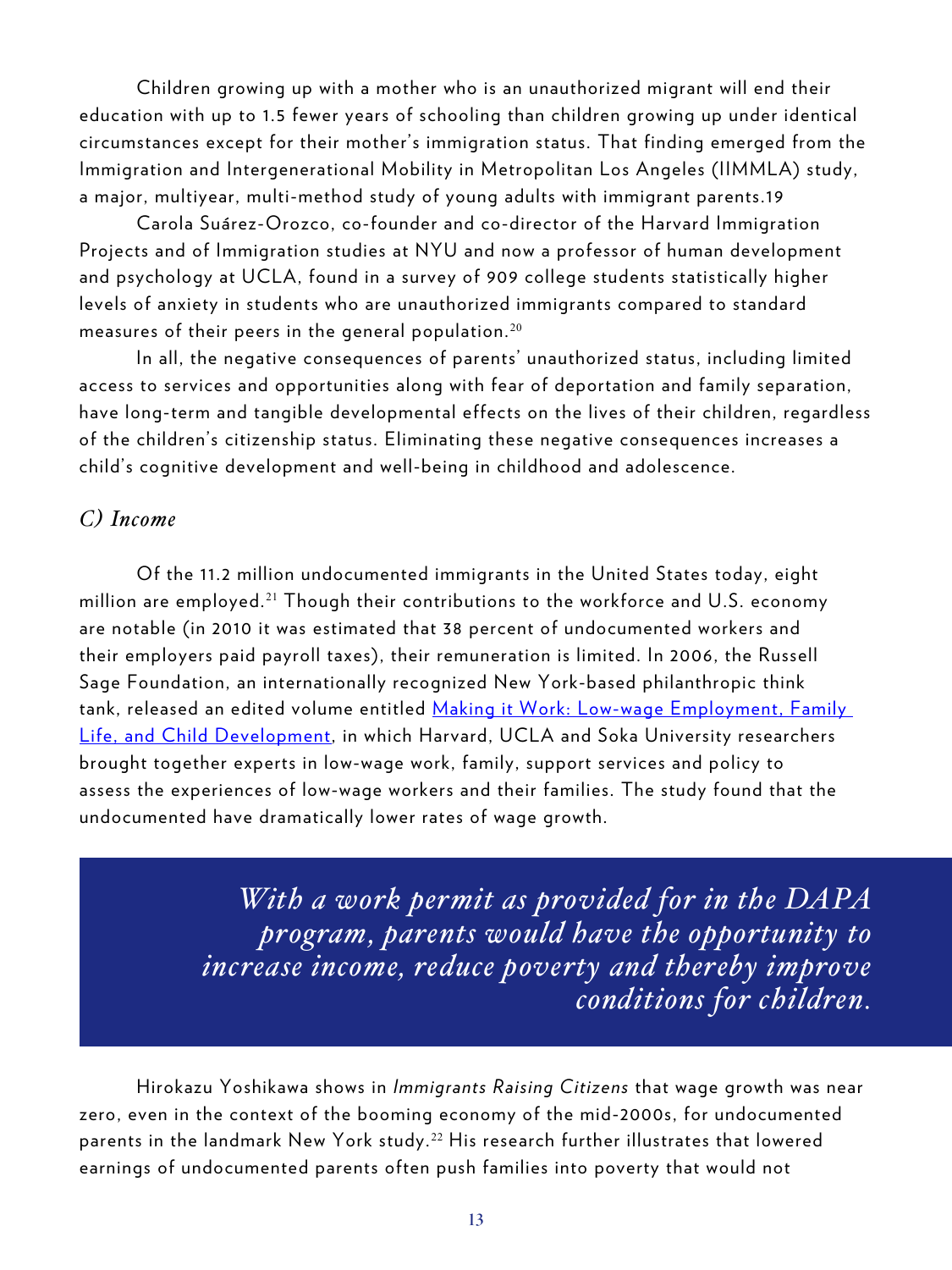otherwise be impoverished.

Poverty is associated with a variety of ill effects on children regardless of legal status.<sup>23</sup> Coupling poverty and undocumented status creates a sort of vicious cycle as poverty comes to exacerbate many problems associated with legal status of parents for U.S. children, and vice versa. For example, a study of Mexican and Dominican immigrant parents who were barred access to resources due to their lack of identification as U.S. residents found that families are more likely to experience psychological distress and further economic hardship.<sup>24</sup>

With a work permit as provided for in the DAPA program, parents would have the opportunity to increase income, reduce poverty and thereby improve conditions for children. Indeed, wage growth among low-wage working parents can benefit children's academic and behavioral development by increasing parents' expectations for their children's school success and achievement.25 Positive effects of legalization on family income are described in greater depth below.

#### *D) Health and Nutrition*

Although undocumented parents are not eligible for health programs and services, their U.S. citizen children are. Research suggests, however, that parents' undocumented status poses an obstacle to children's access to many of the means-tested benefits for which they are eligible such as the Children's Health Insurance Program or child-care subsidies. An in-depth study of three communities by Randolph Capps and colleagues at the Urban Institute revealed that families go to great lengths to avoid contact with social service providers despite their children's program or service eligibility for fear of being identified as undocumented and deported. $^{26}$ 

> *Parents' undocumented status poses an obstacle to children's access to many of the means-tested benefits for which they are eligible.*

Researchers from the Center for Family and Demographic Research analyzed data collected by the Survey of Program Dynamics and found that food insecurity among the children of non-citizens has been higher and more persistent since the passing of the Personal Responsibility and Work Opportunity Reconciliation Act, which made non-citizens ineligible for federally funded food assistance programs. $27$ 

Using national data from the Early Childhood Longitudinal Study—Kindergarten (ECLS-K) cohort, public policy researchers Ariel Kalil and Jen-Hao Chen found that children with immigrant mothers who are not U.S. citizens are more than twice as likely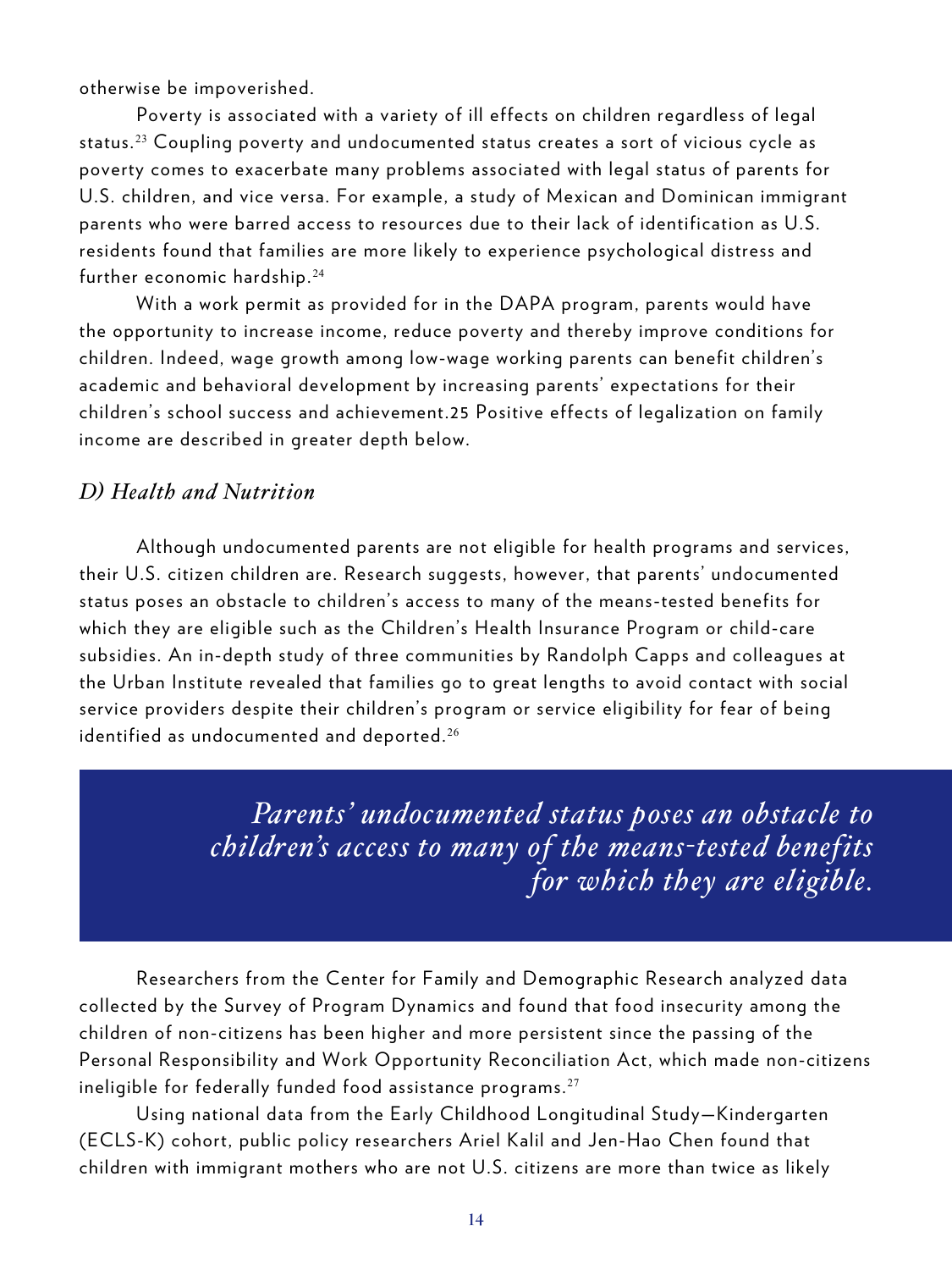to experience food insecurity than children of mothers with similar socioeconomic characteristics but who are native born.<sup>28</sup> Limited or uncertain access to nutrition can contribute to a range of developmental problems, from lower cognitive skills in early childhood and higher anxiety among adolescents.

All of these findings point to the same conclusion: children who are U.S. citizens by birth and who are thus eligible for the full range of public benefits designed to ensure their health care and nutrition often fail to take advantage of those benefits when parents fear any contact with public officials because of their immigration status. By eliminating the threat of deportation for these parents, DAPA would remove a barrier that prevents American children from receiving benefits that are their birthright.

#### *E) Psychological effects*

In a collaborative New York University and Harvard School of Education study, researchers developed a conceptual model to examine the ways in which parental unauthorized status affects the millions of children, adolescents and young adults caught in the labyrinth of uncertainty that characterizes the lives of children in mixed-status families. Carola Suárez-Orozco, Hirokazu Yoshikawa, Robert T. Teranishi, and Marcelo M. Suárez-Orozco found a consistent pattern: the effects of unauthorized status on development across the life span are uniformly negative, with millions of U.S. children and youth at risk of lower educational performance, economic stagnation, blocked mobility and ambiguous belonging. In all, the data suggest an alarming psychological formation.

> *The effects of unauthorized status on development across the life span are uniformly negative, with millions of U.S. children and youth at risk of lower educational performance, economic stagnation, blocked mobility and ambiguous belonging.*

Drawing on interviews with 91 parents and 110 children in 80 households, sociologist Joanna Dreby reveals that children in Mexican immigrant families (regardless of their legal status) express fear and anxiety about potential family separations, leading her to suggest that children disproportionally shoulder the burden of deportation.<sup>29</sup> Not only are children's families "ripped apart" by deportation policy, but also children come to fear familial separation and distrust law enforcement officials.  $30$ 

Cecilia Menjivar, author of *Fragmented Ties: Salvadoran Immigrant Networks in America,* and Leisy J. Abrego, author of *Sacrificing Families: Navigating Laws, Labor, and Love Across Borders*, explore the negative consequences of immigration enforcement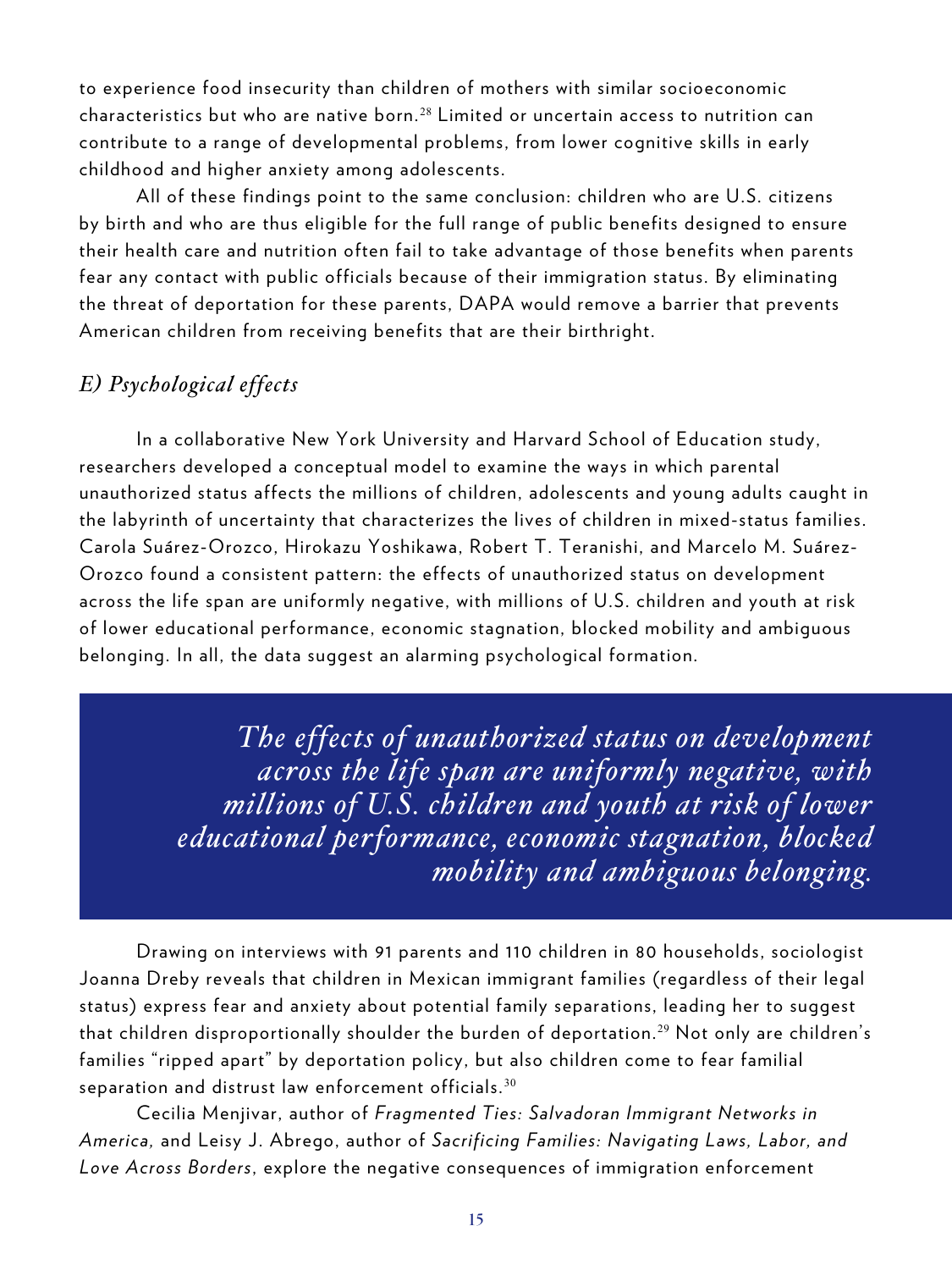policies on immigrant households. <sup>31</sup> Based on 200 interviews conducted between 1998 and 2010 with Central American immigrants in Los Angeles and Phoenix and in sending communities, this study found that pervasive enforcement that leads to detention and deportation generated "normalized but cumulative injurious effects" in work, family and school. Some of those effects include restricted social integration and impeded upward mobility. In a recent education [study](http://aer.sagepub.com/content/51/3/473.short) funded by the National Science Foundation and the Spencer Foundation, Sarah Gallo of Ohio State University found that the threat of deportation can produce a change in family dynamics with children serving as brokers or mediators between law enforcement and their parents. <sup>32</sup> Citizen children of non-citizen parents come to feel unsafe, develop a sense of non-belonging, and become fearful of U.S. institutions.

[A recent UCLA study](http://www.undocuscholars.org/undocuscholars-report.html) of a related population—undocumented youth who were brought to the United States as children and are now in college—found very high levels of anxiety due to fears of deportation. President Obama created a temporary relief program for this segment on the unauthorized population in 2012, Deferred Action for Childhood Arrivals (DACA) and broadened it as part of the administrative relief announced in November 2014. More than two million people fit into this category, according to the Migration Policy Institute, or potentially could if they met the educational requirements and age past the minimum requirement of being fifteen years old.<sup>33</sup>

[The UndocuScholars Project at UCLA](http://www.undocuscholars.org/index.html) conducted a survey of 909 undocumented undergraduates in 2014 and found that more than three-quarters expressed worries about being deported and more than half reported knowing someone who had been deported. These worries and other aspects of the insecurity that comes from being unauthorized translated into measurable consequences for the respondents' health. Among male subjects 28.5 percent produced scores on a standard anxiety screening that were above the cutoff for a clinical diagnosis; for females, it was 36.7 percent. In comparison, the shares in a population of college students with no reason to fear deportation would be 4 percent and 9 percent, respectively. <sup>34</sup>

Many of these DACA youths are growing up in households with younger siblings who were born in the United States, and thus the psychological stresses described in this report invariably affect millions of native-born Americans. Both populations—the early childhood arrivals who are undocumented and their U.S.-born siblings—would see a major source of anxiety relieved under President Obama's administrative relief programs.

#### *F) Positive effects of legalization*

Notwithstanding the severity of the effects described above, the available research also shows that granting legal status to parents can reverse the harm imposed on their children. Most of these studies have examined the effects of the amnesty programs that were part of the Immigration Reform and Control Act of 1986. More recent studies have assessed the early impact of DACA on childhood arrivals.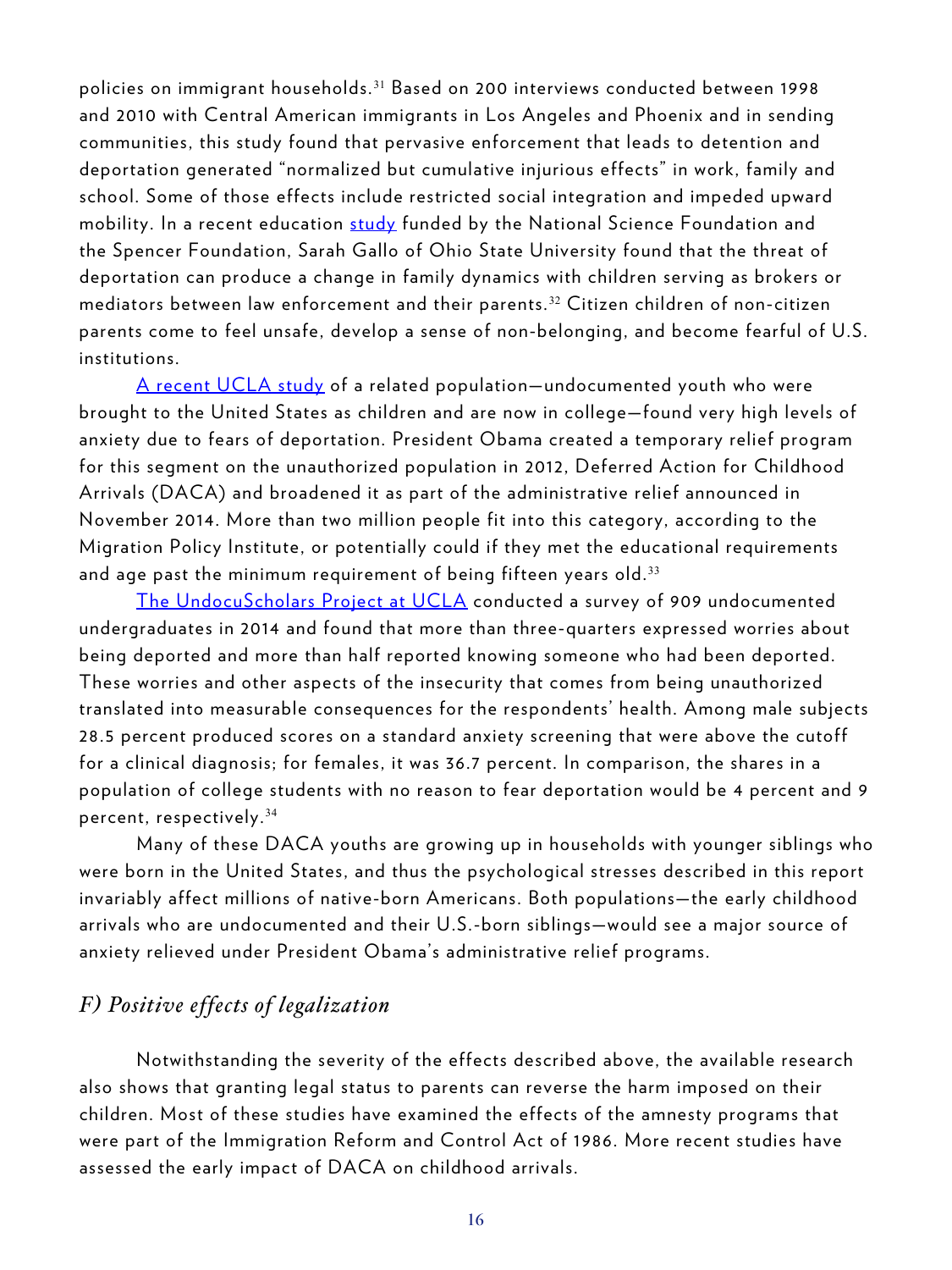The most direct finding of a benefit to children comes from the IIMMLA study and relates to deficits in the years of schooling for the children of unauthorized immigrants. Led by researchers at the University of California, Irvine, the study included a survey in the Los Angeles area of nearly five thousand young adults who were the children of immigrants. Supported by a \$1.7 million grant from the Russell Sage Foundation in 2004, the survey produced a unique glimpse at the effects of legalization nearly twenty years after the fact. The IIMMLA study concluded that the children of legalized parents had significantly better educational outcomes than the children of parents who remained unauthorized. Specifically, nearly 43 percent of the respondents whose father had become a legal permanent resident through the 1986 amnesties had received a college degree or some college education. Meanwhile, among young people whose father had remained unauthorized only 14 percent achieved that level of education. An even higher divided was apparent among the children of amnesty beneficiaries who had gone on to become U.S. citizens: 52 percent of them made it to college.  $35$ 

> *The IIMMLA study concluded that the children of legalized parents had significantly better educational outcomes than the children of parents who remained unauthorized.*

A similar finding emerged from a qualitative study by Jody Agius Vallejo, a sociologist at the University of Southern California who conducted extensive interviews with the adult children of Mexican immigrants in the Los Angeles area. As detailed in her 2012 book, *Barrios to Burbs: The Making of the Mexican American Middle Class*, legalization of parents when their children are young has significant effects on the economic mobility that those children are able to achieve as adults. Her research finds evidence of quicker and more successful ascension into the middle class among individuals who were preadolescents when their parents attained legal status than among their counterparts whose parents remained undocumented. $36$ 

Meanwhile recent studies of the 2012 administrative relief for childhood arrivals, DACA, show clearly the benefits that accrue rapidly to individuals gaining legal status. This research offers verification in a current context of the studies cited above on the effects of legalization. If the president's 2014 administrative relief were enacted, the parents of U.S. citizen children would experience a similar lift and the benefits would accrue to their children.

For example, a study conducted by researchers at the University of California. San [Diego](http://ccis.ucsd.edu/one-step-in-and-one-step-out-new-book-from-ccis-on-daca/) found that 79 percent of DACA beneficiaries reported they were earning more and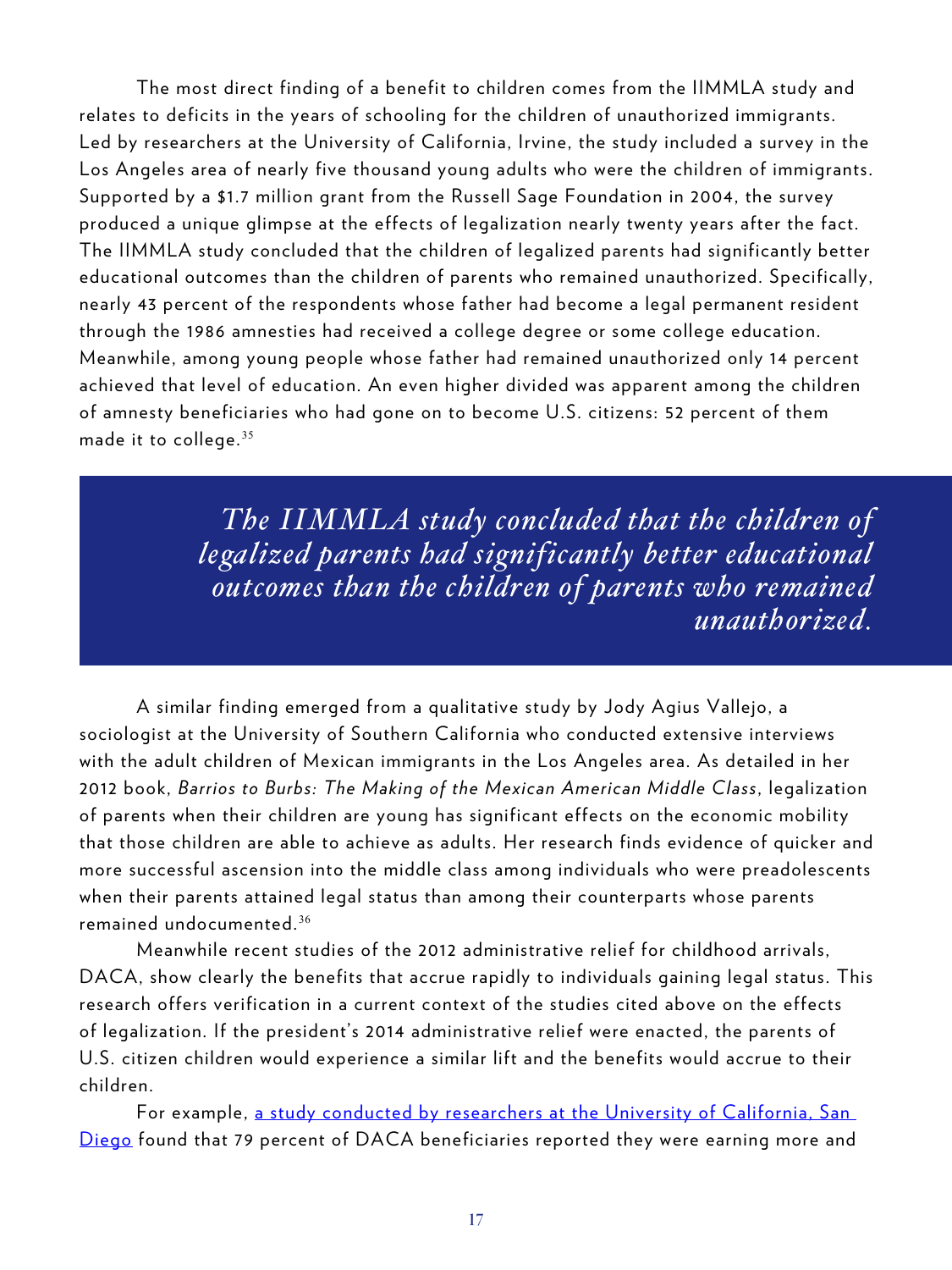experiencing greater financial independence within a year of gaining permission to work legally. Also, 45 percent reported an increased sense of belonging in the United States even though their legal status was only temporary.<sup>37</sup>

The UCLA study of childhood arrivals by the UndocuScholars Project found that 85.5 percent of students with DACA reported a positive impact on their education. DACA recipients indicated that they had enjoyed higher rates of working and greater success obtaining scholarships and internships since gaining legal status.<sup>38</sup>

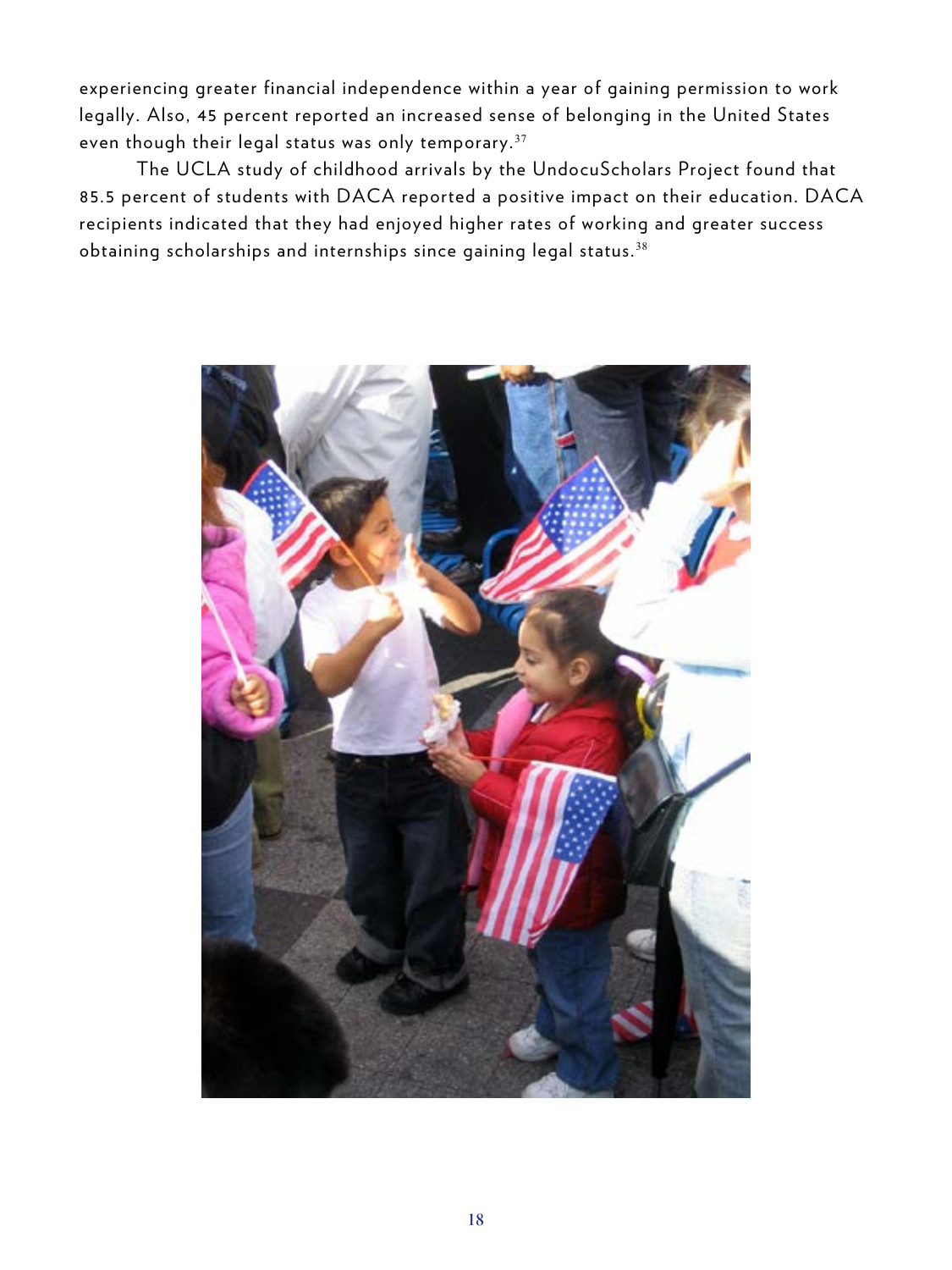### WHY DOES LEGALIZATION **BRING THESE CHANGES?**

Research cited earlier in this report points to the mechanisms by which a parent's legalization can bring improvement in children's life trajectories. Most simply, legalization eliminates the fear and anxiety that can pervade households threatened with the deportation of a parent. Like removing a hobble, this allows a child to ascend developmentally, psychologically and in educational attainment. In addition to the psychological effects, legalization removes the barriers to economic opportunity and social integration that arise from unauthorized status.

Even a temporary work permit can set in motion a process that brings economic benefits first to the immigrants, in the form of higher wages, and then to the public sector, in the form of higher tax revenue, and then to the nation as a whole, in the form of a more productive labor force. Permission to work of the sort envisioned in the president's executive action provides unauthorized immigrants with a shield against workplace exploitation and the freedom to move across the labor market to find work that best suits their skills.

> *Most simply, legalization eliminates the fear and anxiety that can pervade households threatened with the deportation of a parent. Like removing a hobble, this allows a child to ascend developmentally, psychologically and in educational attainment.*

In his analysis of the 1988 and 1992 Legalized Population Survey of beneficiaries of the Immigration Reform and Control Act amnesties, University of Oregon sociologist Michael Bernabé Aguilar found that undocumented men and women experienced significant improvement in labor market outcomes after the passage of the Immigration Reform and Control Act in 1986, and women experienced a distinctly higher return on their education.<sup>39</sup> Research by the Center for American Progress estimates that temporary work permits would produce increased earnings of about 8.5 percent and that the gains would be even higher-around 11 percent-for full legalization.<sup>40</sup>

In rural occupations, such as agricultural work, post-legalization wage gains are moderate but workers get access to other forms of compensation. Using data from the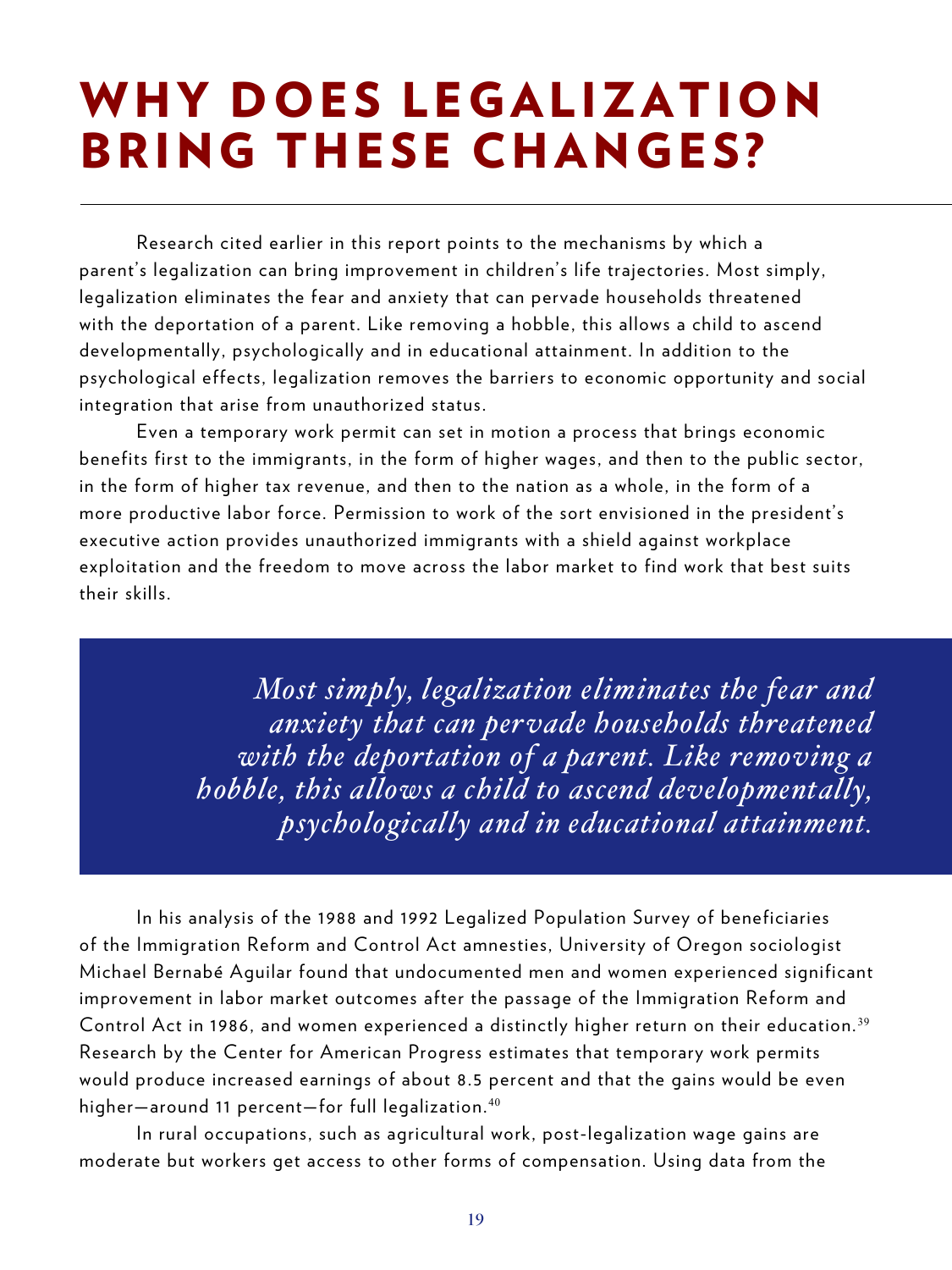National Agricultural Workers survey, researchers Ivan T. Kandilov and Amy M. G. Kandilov found that becoming legal permanent residents increases agricultural workers' wages by a modest amount, around 5 percent. Greater gains are made when workers are granted rights to access other forms of compensation, including employer-sponsored health insurance. <sup>41</sup>

 Research by Pia Orrenius, a research officer and senior economist at the Federal Reserve Bank of Dallas, alongside Madeline Zavodny, professor of economics at Agnes Scott College, found that while legalization's most immediate benefits accrue to the immigrants who gain legal status and their families, economic benefits also accrue to society at large. Legalized immigrant workers may come out of the shadows and make larger contributions to income and payroll tax revenue. Sales tax revenue may also increase as higher wages boost immigrants' purchasing power. Finally, children benefit from parents' eligibility to receive support such as refundable tax credits, medical care and disability benefits. During the crucial years when the children of immigrants are raising their own children, less of their income will have to go toward helping their parents.<sup>42</sup>

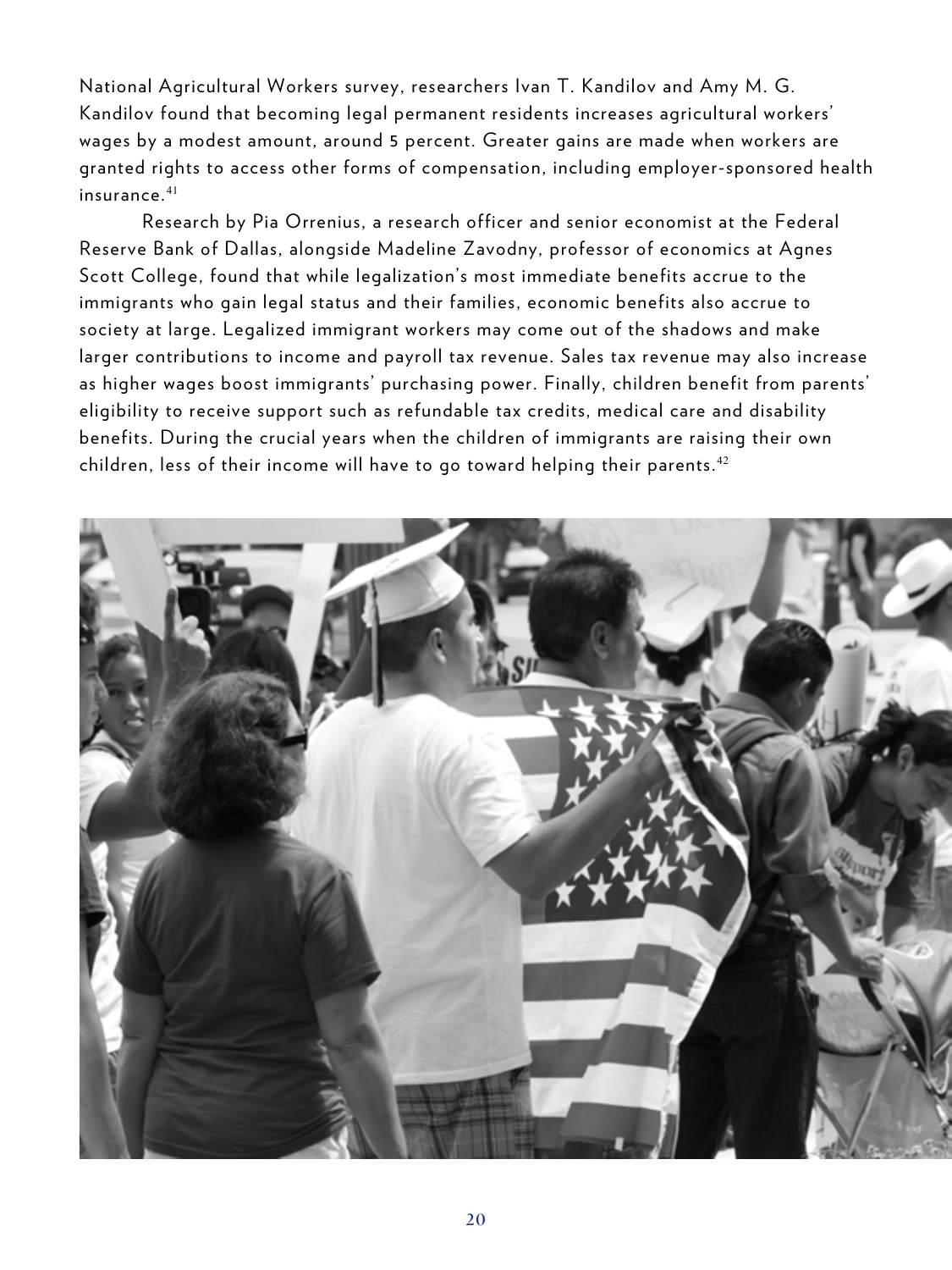## CONCLUSION

Only one assertion in the immigration policy debate draws unanimous agreement: the endlessly repeated statement that the system is broken. A second assertion worthy of the same accord is that the U.S. citizen children of unauthorized migrants are the most innocent of the many victims of that broken system. They constitute a distinct class of individuals who are defined not by how they have violated regulations but by the fact that the Fourteenth Amendment to the U.S. Constitution guarantees them citizenship, due process and equal protection.

Moreover, existing immigration law grants them the eventual certainty of living peacefully with their parents in the country of their birth. An immediate family tie to a U.S. citizen has been recognized as perhaps the strongest justification for legal admission since the last great revision of the nation's immigration laws in 1965. Indeed, as soon as those children turn twenty-one, they will be able to petition for their parents' admission as legal permanent residents. In taking executive action to lift the threat of deportation from these parents and giving them work permits, President Obama would merely be advancing them a benefit that their children will be able to claim for them at a future date. But to be clear, what the president is proposing is only a temporary fix, a deferral of deportation for three years. A permanent fix requires the enactment of legislation that creates a full legalization program.

The fact that so many American children are at risk because of their parents' immigration status is testimony to how long and how badly the immigration system has been broken. But they are not merely the living legacy of past mistakes. As the research presented here documents in myriad ways, this is a category of Americans who are being penalized, severely penalized, every day because their government cannot manage to regulate immigration. If Congress and the president cannot agree on how to fix the system, they can agree to lift this penalty while they figure it out. Surely policy makers can agree that the national interests are harmed by condemning 7 percent of the school-aged population to psychological troubles and reduced educational achievement.

Unauthorized migrants could be characterized as enjoying benefits they do not deserve simply by being in this country. That cannot be said for these children. Through no fault of their own, they are suffering emotional hurt, developmental losses and harm to their life prospects. Their parents will be faulted by some for being in this country without proper immigration status. Be that as it may, the American sense of fairness and the American system of justice have long embraced the notion that the "sins of the father" are not visited on the children. Reasonable minds can debate whether there is blame to attach to the parents. There is no reasonable case to be made for punishing their U.S. citizen children. Yet, every day they are being punished.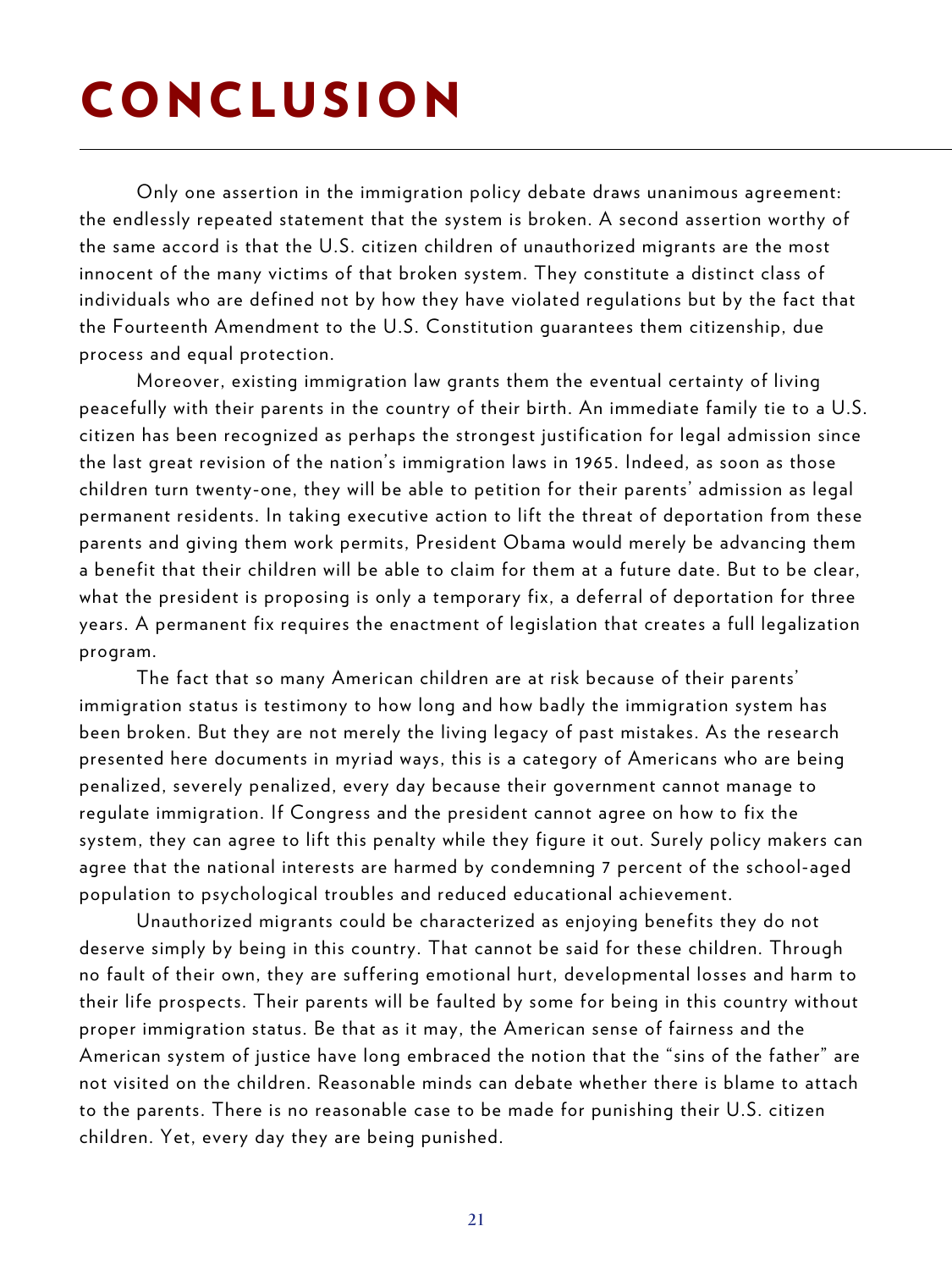## ABOUT THE AUTHORS

ROBERTO SURO holds a joint appointment as a professor at the *Annenberg School for Communications and Journalism* and the *Sol Price School of Public Policy* at the *University of Southern California*, where is also director of the *Tomás Rivera Policy Institute*. Prior to joining the USC faculty in 2007, Suro was founding director of the *Pew Hispanic Center*. As a journalist, author and researcher, Suro has been chronicling immigration to the United States for forty years.

MARCELO M. SUÁREZ-OROZCO is the Wasserman Dean and Distinguished Professor of Education at the *Graduate School of Education and Information Studies* at the *University of California*, Los Angeles. His research focuses on conceptual and empirical problems in the areas of cultural psychology and psychological anthropology with an emphasis on the study of mass migration, globalization and education. Suárez-Orozco is the author or editor of twenty-six books on these topics.

STEPHANIE L. CANIZALES is a PhD candidate and Dornsife fellow at the *University of Southern California*. Her work focuses on the migration and social integration of unauthorized and unaccompanied Central American youth in the United States. Canizales is the author of an Ethnic and Racial Studies article based on her research with unaccompanied Guatemalan Maya youth in Los Angeles.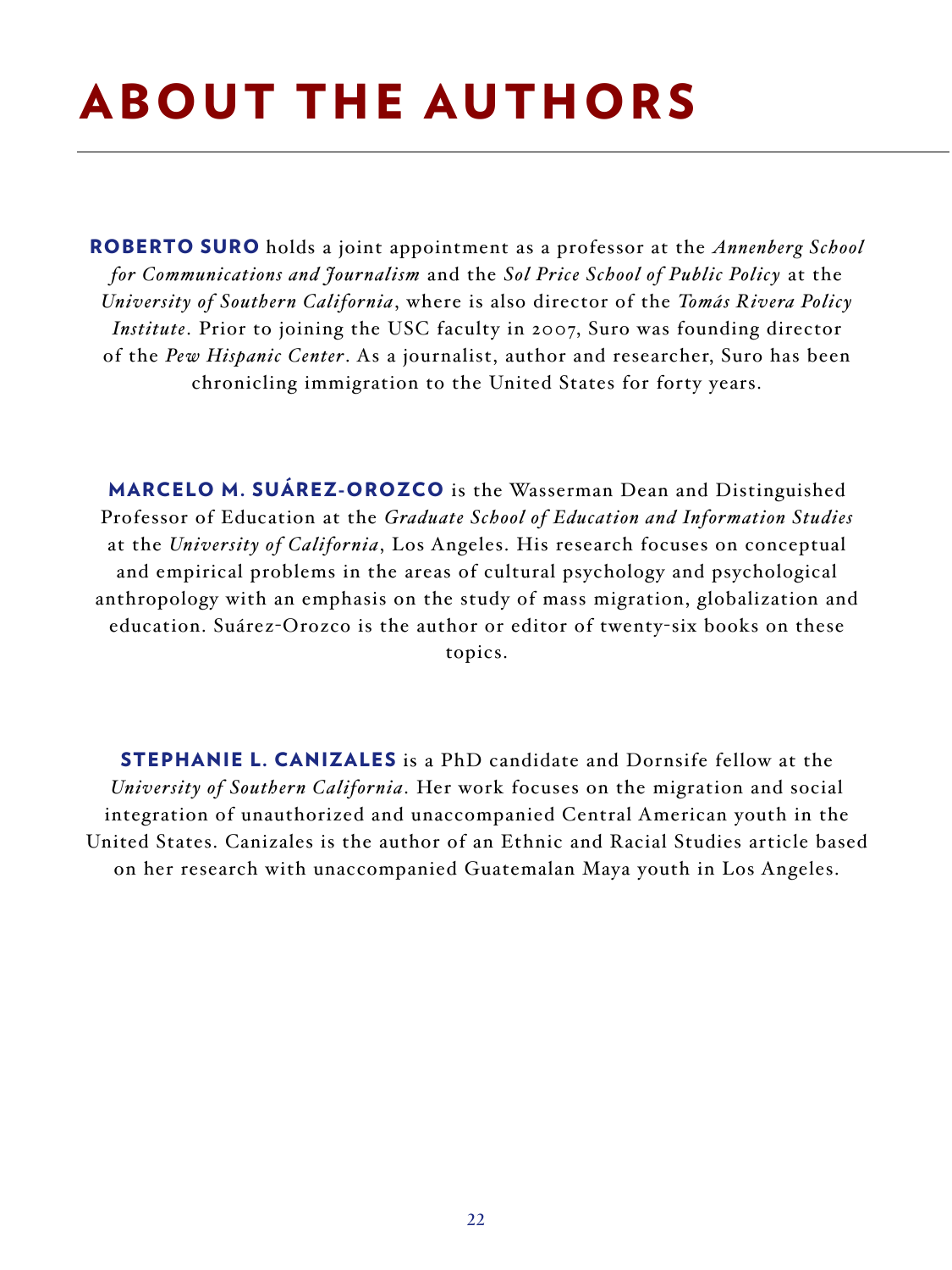## ENDNOTES

1 Cantor, Guillermo. 2014. "Thousands of U.S. Children Separated from Parents, ICE Records Show." American Immigration Council.

2 Passel, Jeffrey S., D'Vera Cohn, Jens Manuel Krogstad, and Ana Gonzalez-Barrera. 2014. "As Growth Stalls, Unauthorized Immigrant Population Becomes More Settled." Pew Research Center.

3 Passel, Jeffrey S., D'Vera Cohn, and Ana-Gonzalez-Barrera. 2013. "Population Decline of Unauthorized Immigrants Stalls, May Have Reversed." Pew Research Center.

4 Pew Research Center. 2014. "Unauthorized Immigrants: Who They Are and What the Public Thinks."

5 Thompson, Ginger, and Sarah Cohen. 2014. "More Deportations Follow Minor Crimes, Records Show," *New York Times*, A.1. April 6, 2014. Available at: [http://www.nytimes.com/2014/04/07/us/more-deportations-follow-minor-crimes](http://www.nytimes.com/2014/04/07/us/more-deportations-follow-minor-crimes-data-shows.html )[data-shows.html](http://www.nytimes.com/2014/04/07/us/more-deportations-follow-minor-crimes-data-shows.html )

6 Rosenblum, Marc R., and Doris Meissner. 2014. "The Deportation Dilemma: Reconciling Tough and Humane Enforcement." Washington: Migration Policy Institute. Available at: [http://www.migrationpolicy.org/research/deportation](http://www.migrationpolicy.org/research/deportation-dilemma-reconciling-tough-humane-enforcement )[dilemma-reconciling-tough-humane-enforcement](http://www.migrationpolicy.org/research/deportation-dilemma-reconciling-tough-humane-enforcement )

7 U.S. Department of Homeland Security Office of Inspector General. 2009. "Removals Involving Alien Parents of United States Citizen Children." Available at: [http://www.oig.dhs.gov/assets/Mgmt/OIG\\_09-15\\_Jan09.pdf](http://www.oig.dhs.gov/assets/Mgmt/OIG_09-15_Jan09.pdf )

8 Freed Wessler, Seth. 2012. "Primary Data: The Deportation of Parents of U.S. Citizen Kids." Colorlines.com. Posted: December 17, 2012. Available at: [http://colorlines.com/archives/2012/12/deportations\\_of\\_parents\\_of\\_us-born\\_](http://colorlines.com/archives/2012/12/deportations_of_parents_of_us-born_citizens_122012.html ) [citizens\\_122012.html](http://colorlines.com/archives/2012/12/deportations_of_parents_of_us-born_citizens_122012.html )

9 Haskins, Ron, and Cecilia Rouse. 2005. "Closing Achievement Gaps." *The Future of Children.* 

Knudsen, Eric I., James J. Heckman, Judy L. Cameron, and Jack P. Shonkoff. 2006. "Economic, Neurobiological, and Behavioral Perspectives on Building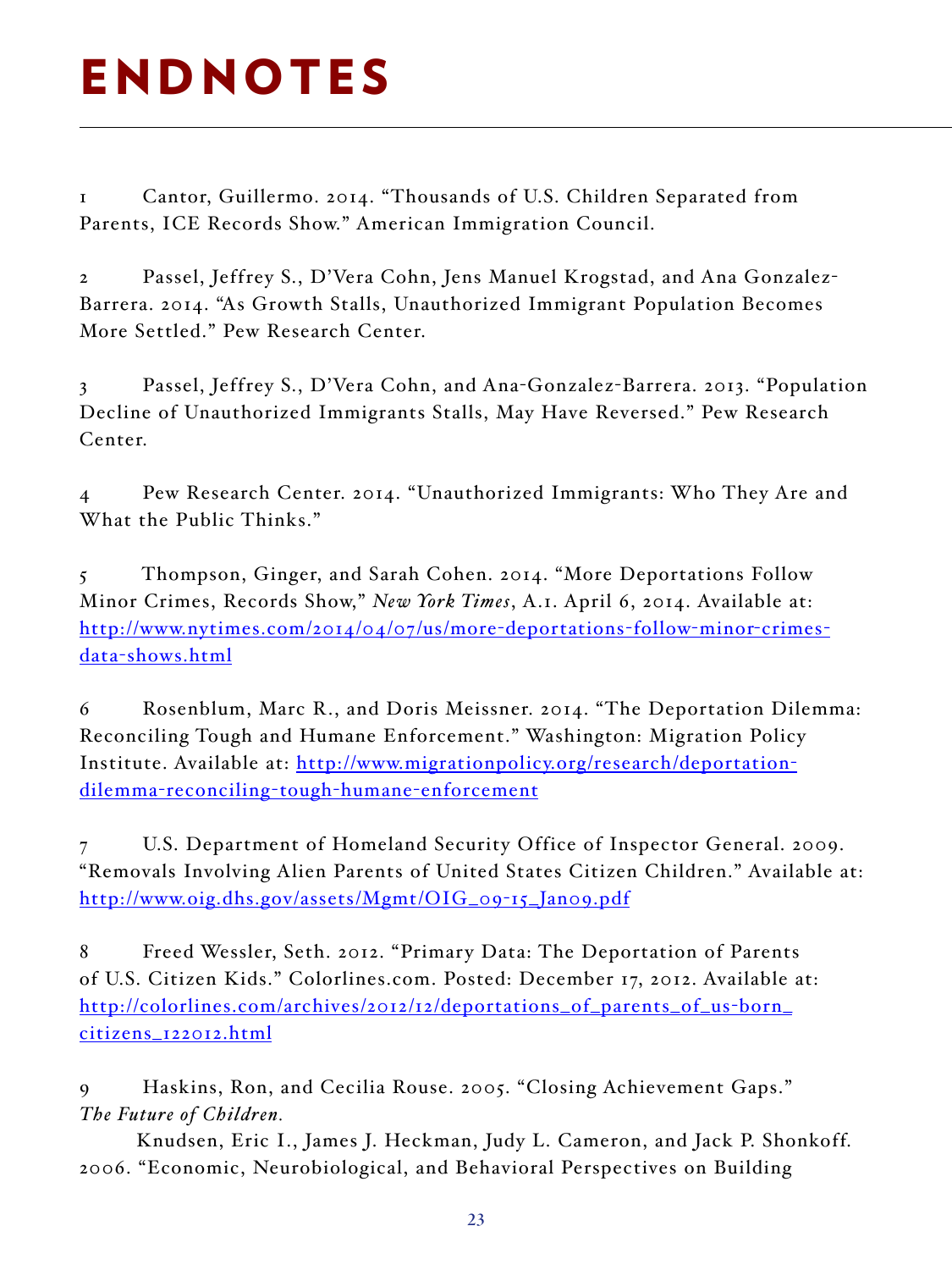America's Future Workforce." *Proceedings of the National Academy of Sciences*, 103(27): 10155–62.

Lipina, Sebastián J. 2014. "Biological and Sociocultural Determinants of Neurocognitive Development: Central Aspects of the Current Scientific Agenda." *Pontifical Academy of Sciences.* 

10 Duncan, Greg J., and Richard J. Murnane, eds. 2011. *Whither Opportunity? Rising Inequality, Schools, and Children's Life Chances.* New York: Russell Sage Foundation.

Melhuish, Edward C. 2011. "Preschool Matters." *Science* 333(6040): 299–300. Suárez-Orozco, Carola E., Hirokazu Yoshikawa, and Vivian Tseng. 2015. "Intersecting Inequalities: Research to Reduce Inequality for Immigrant-Origin Children and Youth." William T. Grant Foundation.

11 Suárez-Orozco, Carola E., Hirokazu Yoshikawa, Robert T. Teranishi, and Marcelo M. Suárez-Orozco. 2011. "Growing Up in the Shadows: The Developmental Implications of Unauthorized Status." *Harvard Educational Review: Special Issue, Immigration, Youth, and Education*.

12 Yoshikawa, Hirokazu, and Jenya Kholoptseva. 2013. "Unauthorized Immigrant Parents and their Children's Development: A Summary of the Evidence." Migration Policy Institute.

13 Yoshikawa, Hirokazu. 2011. *Immigrants Raising Citizens: Undocumented Parents and Their Young Children*. New York: Russell Sage Foundation.

14 Ortega, A.N. et al. 2009. "Documentation Status and Parental Concerns about Development in young U.S. children of Mexican origin." *Academic Pediatrics*. 9(4):278-282

15 Han, Wen-Jui. 2006. "Academic Achievements of Children in Immigrant Families." *Educational Research and Reviews*, 1(8): 286–318.

16 Potochnick, Stephanie R., and Krista M. Perreira. 2010. "Depression and Anxiety Among First-generation Immigrant Latino Youth: Key Correlates and Implications for Future Research." *The Journal of Nervous and Mental Disease*, 198(7): 470–77.

17 Gonzales, Roberto. 2011. "Learning to be Illegal: Undocumented Youth and Shifting Legal Contexts in the Transition to Adulthood." *American Sociological Review*, 76(4): 602–19.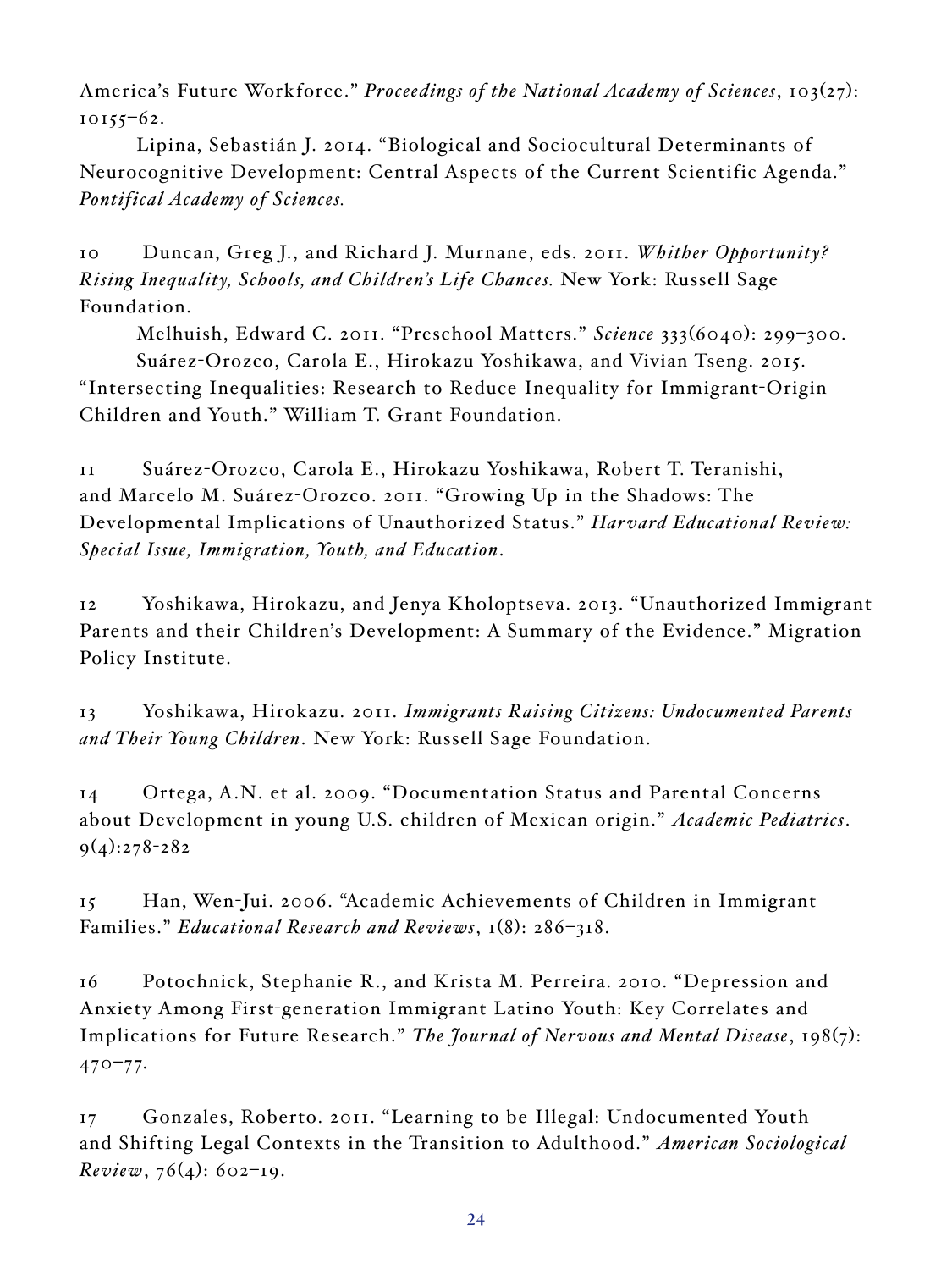18 Brabeck, Kalina, and Qingwen Xu. 2010. "The Impact of Detention and Deportation on Latino Immigrant Children and Families." *Hispanic Journal of Behavioral Sciences*, 32(3): 341–61.

19 Bean, Frank D., Mark A. Leach, Susan K. Brown, James D. Bachmeier, and John R. Hipp. 2011. "The Educational Legacy of Undocumented Migration: Comparisons Across U.S. Immigrant Groups in How Parents' Status Affects Their Offspring." *International Migration Review*, 45(2): 348–85.

20 Suárez-Orozco, Carola E., Robert Teranishi, and Marcelo M. Suárez-Orozco. 2014. "The College Experiences of Undocumented Students: Perspectives on Deferred Action for Childhood Arrivals (DACA)." Papers of The UndocuScholar Project, UCLA Graduate School of Education and Information Studies, 2014,

21 Oakford, Patrick. 2014. "Administrative Action on Immigration Reform: The Fiscal Benefits of Temporary Work Permits." Washington, DC: Center for American Progress. Downloadable at: [http://cdn.americanprogress.org/wp-content/](http://cdn.americanprogress.org/wp-content/uploads/2014/09/OakfordAdminRelief.pdf) [uploads/2014/09/OakfordAdminRelief.pdf](http://cdn.americanprogress.org/wp-content/uploads/2014/09/OakfordAdminRelief.pdf)

Lynch, Robert and Patrick Oakford. 2013. "The Economic Effects of Granting Legal Status and Citizenship to Undocumented Immigrants." Washington, DC: Center for American Progress. Downloadable at: [https://www.americanprogress.org/](https://www.americanprogress.org/issues/immigration/report/2013/03/20/57351/the-economic-effects-of-granting-legal-status-and-citizenship-to-undocumented-immigrants/ ) [issues/immigration/report/2013/03/20/57351/the-economic-effects-of-granting-legal](https://www.americanprogress.org/issues/immigration/report/2013/03/20/57351/the-economic-effects-of-granting-legal-status-and-citizenship-to-undocumented-immigrants/ )[status-and-citizenship-to-undocumented-immigrants/](https://www.americanprogress.org/issues/immigration/report/2013/03/20/57351/the-economic-effects-of-granting-legal-status-and-citizenship-to-undocumented-immigrants/ )

22 Op. Cit. Yoshikawa, Hirokazu. *Immigrants Raising Citizens: Undocumented Parents and Their Young Children*.

23 Bradley, Robert H., and Robert F. Corwyn. 2002. "Socioeconomic Status and Child Development." *Annual Review of Psychology*, 53: 371–99.

24 Yoshikawa, Hirokazu, E. B. Godfrey, and A. C. Rivera. 2008. "Access to Institutional Resources as a Measure of Social Exclusion: Relations with Family Process and Cognitive Development

in the Context of Immigration." In H. Yoshikawa and N. Way, eds. "Beyond the Family: Contexts of Immigrant Children's Development." *New Directions for Child and Adolescent Development*, 121:63–86.

25 Yoshikawa, Hirokazu, Thomas S. Weisner, and Edward D. Lowe, eds. 2006. *Making It Work: Low-wage Employment, Family Life, and Children's Development*. New York: Russell Sage Foundation.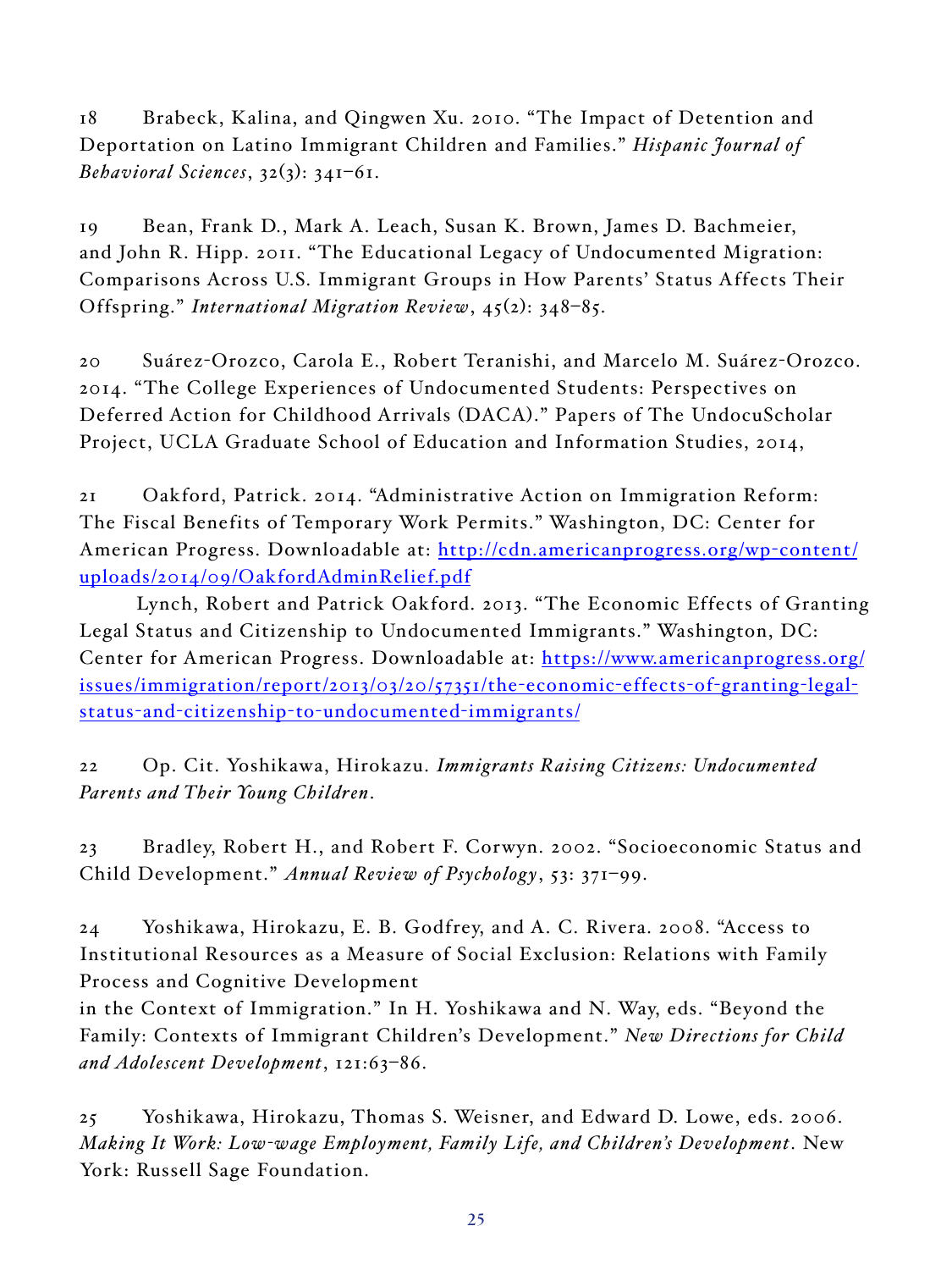26 Capps, Randolph, Rosa Maria Castaneda, Ajay Chaudry, and Robert Santos. 2007. "Paying the Price: The Impact of Immigration Raids on America's Children." Washington, DC: Urban Institute. Available at: [http://www.urban.org/url.](http://www.urban.org/url.cfm?id=411566)  $cfm?id = 411566.$ 

27 Van Hook, Jennifer, and Kelly Stamper Balistreri. 2006. "Ineligible Parents, Eligible Children: Food Stamps Receipt, Allotments, and Food Insecurity Among Children of Immigrants." *Social Science Research*, 35: 228–51.

28 Kalil, Ariel, and Jen-Hao Chen. 2008. "Mother's Citizenship Status and Household Food Insecurity Among Low-income Children of Immigrants." In H. Yoshikawa and N. Way, eds. "Beyond the Family: Contexts of Immigrant Children's Development." *New Directions for Child and Adolescent Development*, 121: 43–62.

29 Dreby, Joanna. 2012. "The Burden of Deportation on Children in Mexican Immigrant Families." *Journal of Marriage and Family*, 74(4): 829–45.

30 Dreby, Joanna. 2012. "How Today's Immigration Enforcement Policies Impact Children, Families, and Communities: A View from the Ground." Center for American Progress.

31 Menjivar, Cecilia, and Leisy J. Abrego. 2012. "Legal Violence: Immigration Law and the Lives of Central American Immigrants." *American Journal of Sociology*,  $117(5)$ : 1380–1421.

32 Gallo, Sarah. 2014. "The Effects of Gendered Immigration Enforcement on Middle Childhood and Schooling." *American Educational Research Journal*, 51(3): 473– 504.

33 Migration Policy Institute. 2014. "Deferred Action for Childhood Arrivals (DACA) Profiles." Downloaded at [http://www.migrationpolicy.org/programs/data](http://www.migrationpolicy.org/programs/data-hub/deferred-action-childhood-arrivals-daca-profiles)[hub/deferred-action-childhood-arrivals-daca-profiles](http://www.migrationpolicy.org/programs/data-hub/deferred-action-childhood-arrivals-daca-profiles)

34 The UndocuScholars Project. 2015. "In the Shadows of the Ivory Tower: Undocumented Undergraduates and the Liminal State of Immigration Reform." The Institute for Immigration, Globalization and Education. University of California, Los Angeles. Downloaded at [http://www.undocuscholars.org/undocuscholars-report.](http://www.undocuscholars.org/undocuscholars-report.html ) [html](http://www.undocuscholars.org/undocuscholars-report.html )

35 Bean, Frank D., Susan K. Brown, and Ruben G. Rumbaut. 2006. "Mexican